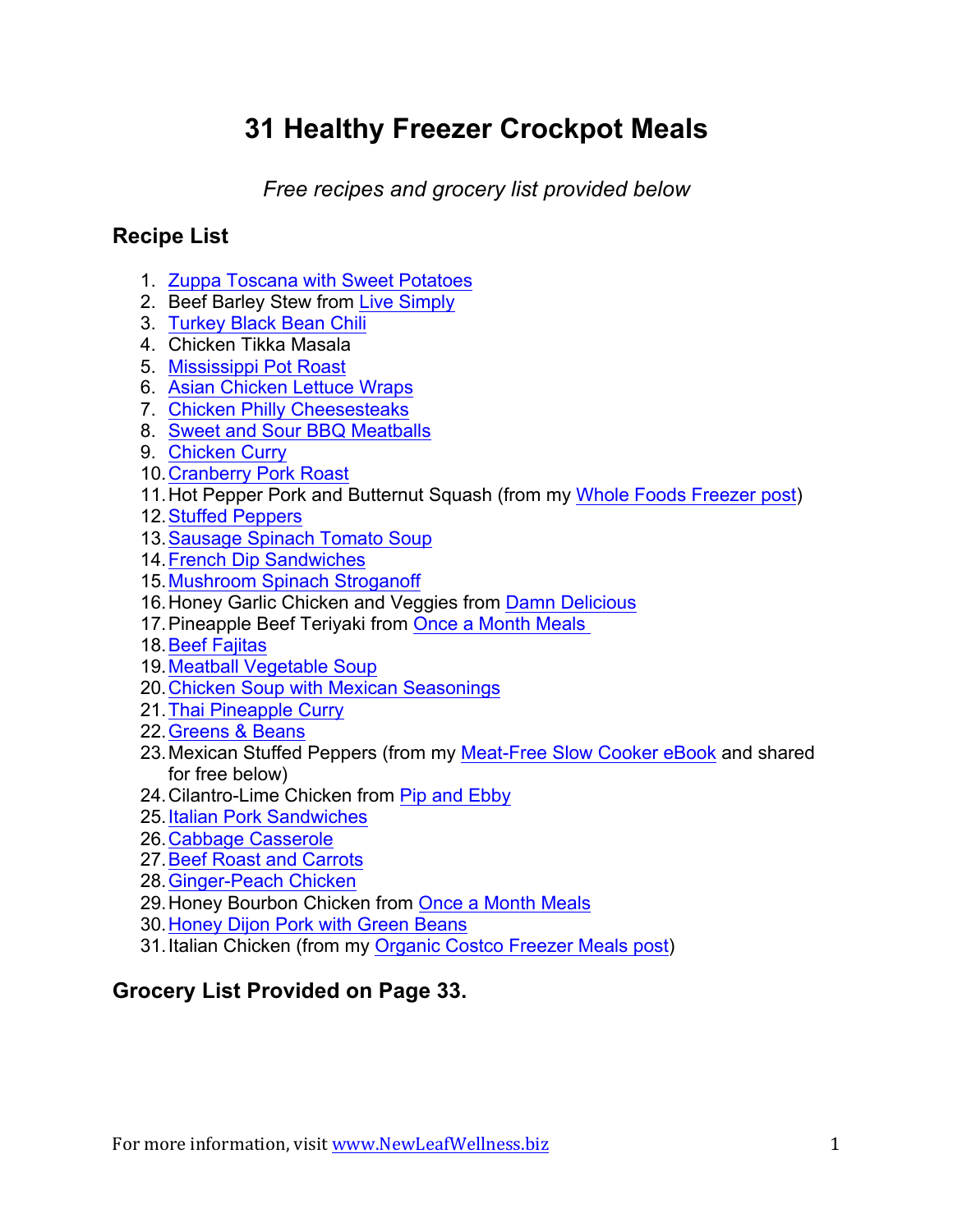# **1. Zuppa Toscana with Sweet Potatoes**

Yields: 6 servings

# **Ingredients**

- 1 pound ground spicy sausage
- 3 sweet potatoes (about 1  $\frac{1}{2}$  pounds), washed and sliced (no need to peel)
- 1 bunch of kale, washed and chopped
- 1.5 teaspoons fennel seeds
- 1.5 teaspoons paprika
- 1 teaspoon black pepper
- 1 teaspoon onion powder
- 1 teaspoon garlic powder
- 8 cups chicken broth (not needed until day of cooking)
- 1 cup heavy cream (or half and half) (not needed until day of cooking)

# **Materials**

• 1 gallon-sized plastic freezer bag

# **To Freeze and Cook Later**

- 1. To a gallon-sized plastic freezer bag, add all ingredients (except chicken broth and heavy cream. You can freeze the cream in a separate bag or wait to buy it until you're ready to cook the soup).
- 2. Remove as much air as possible, seal, and freeze.

# **To Cook**

- 1. Thaw freezer bag overnight in refrigerator or in water in the morning.
- 2. Pour contents of freezer bag into your crockpot and add 8 cups of chicken broth.
- 3. Cook for 8 hours on "low" setting or until sausage is cooked through.
- 4. Break apart sausage and add heavy cream. Stir to heat through.

Serve with fresh bread.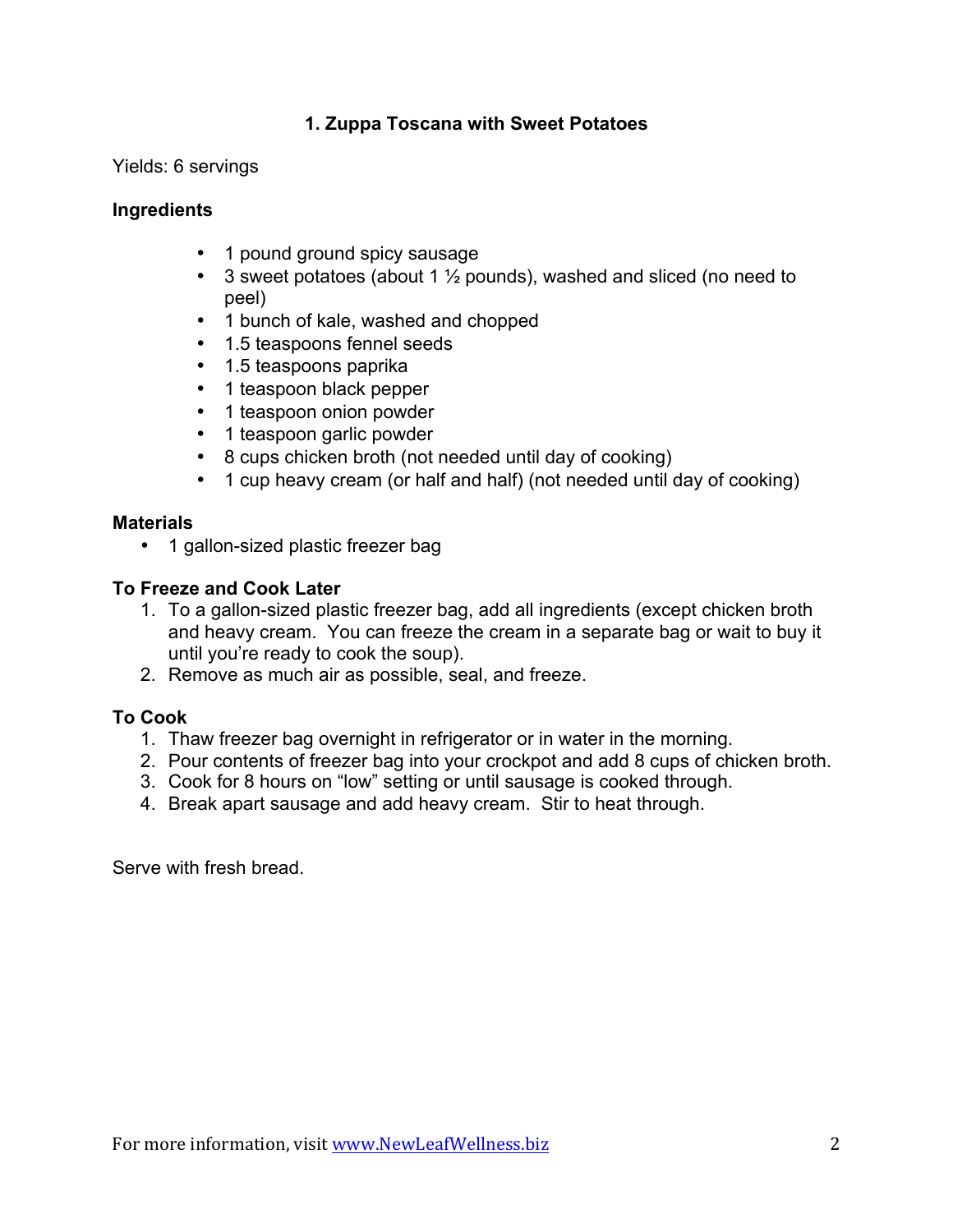# **2. Beef Barley Stew**

### *Recipe modified from [Live Simply](http://livesimply.me/2014/11/20/freezer-crockpot-beef-stew/)*

Yields: 6 servings

### **Ingredients**

- 2lb beef chuck roast, fat-trimmed and cut into bite-sized pieces
- 4 carrots (about 1/2 pound), peeled and chopped
- 2 celery ribs, chopped
- 1 small yellow onion, chopped (one cup)
- 2 teaspoons dried thyme
- 1 teaspoon dried rosemary
- 1 bay leaf
- ½ teaspoon salt
- ¼ teaspoon pepper
- ½ cup uncooked medium barley (not quick cooking)
- 8 cups beef broth (not needed until day of cooking)

#### **Materials**

• 1 gallon-sized plastic freezer bag

### **To Freeze and Cook Later**

- 1. Label your freezer bag with the name of the recipe, cooking instructions, and "use-by" date.
- 2. Add all ingredients to your freezer bag (except beef broth).
- 3. Remove as much air as possible, seal, and freeze.

### **To Cook**

- 1. Thaw freezer bag overnight in refrigerator or in water in the morning.
- 2. Pour contents of freezer bag into your crockpot and add beef broth.
- 3. Cook on "low" setting for 8 hours or until carrots are soft.
- 4. Remove the bay leaf and enjoy!

Serve with fresh bread.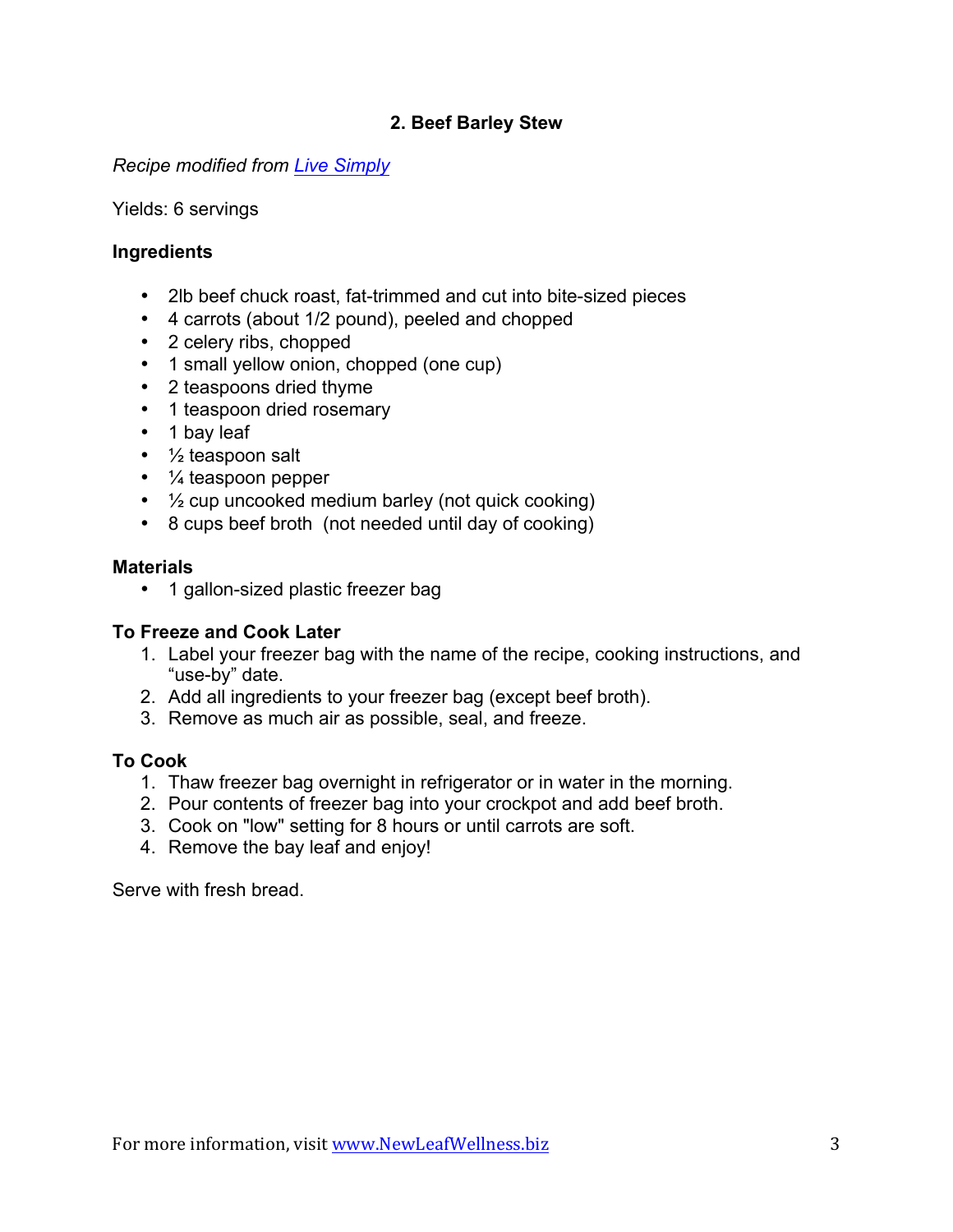# **3. Slow Cooker Turkey Black Bean Chili**

### Yields: 6 servings

### **Ingredients**

- 1 pound of ground turkey
- 28oz can of tomato sauce
- 2 cans of black beans (15oz each), drained and rinsed
- 1 can of petite diced tomatoes (14.5oz), undrained
- 1 2/3 cup frozen corn
- 2 large cloves of garlic, minced
- 1 tablespoon paprika
- 1 tablespoon chili powder
- 2 teaspoons ground cumin
- 1 1/2 teaspoon ground oregano
- 1/4 teaspoon crushed red pepper flakes

### **Materials**

• 1 gallon-sized plastic freezer bag

### **To Freeze and Cook Later**

- 1. To a gallon-sized plastic freezer bag, add all ingredients.
- 2. Remove as much air as possible, seal, and freeze.

### **To Cook**

- 1. Thaw freezer bag overnight in refrigerator or in water in the morning.
- 2. Pour contents of freezer bag into your crockpot and add 8 cups of chicken broth.
- 3. Cook for 8 hours on "low" setting for 6-8 hours.
- 4. Break apart turkey and stir.

Serve with shredded cheese and chips.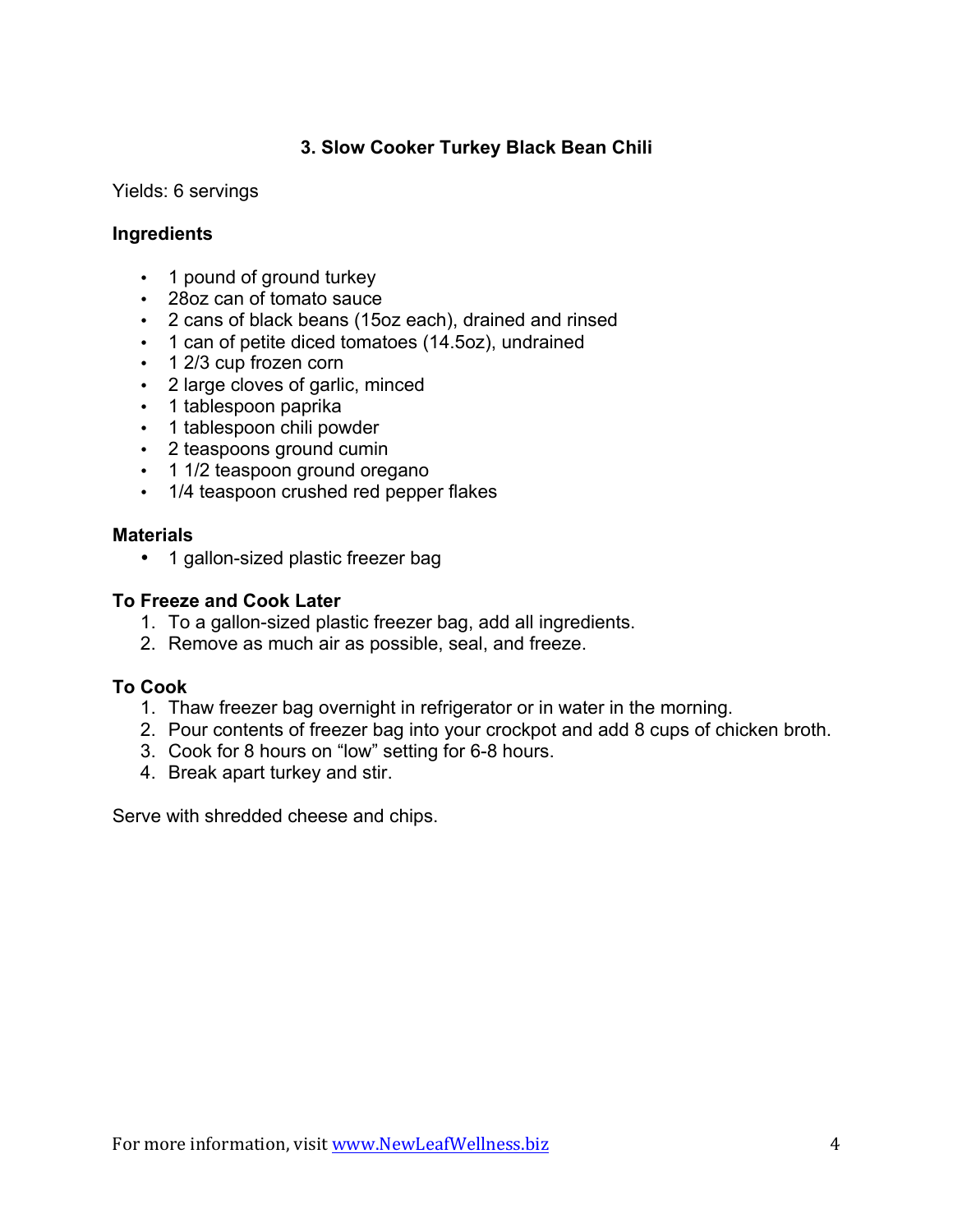# **4. Chicken Tikka Masala**

Yields: 6 servings

# **Ingredients**

- 2 pounds boneless skinless chicken breasts, cut into bite-sized pieces
- Two 15oz cans of tomato sauce
- 2 cloves of garlic, minced
- 2 tablespoons honey
- 2 tablespoons curry powder
- 1 teaspoon crushed red pepper
- 1/2 teaspoon onion powder
- 1/2 teaspoon salt
- 8oz heavy cream (1 cup or 1/2 pint)

# **Materials**

• 1 gallon-sized plastic freezer bag

# **To Freeze and Cook Later**

- 1. Label your freezer bag with the name of the recipe, cooking instructions, and "use-by" date.
- 2. To your freezer bag add all ingredients.
- 3. Remove as much air as possible and seal for up to three months.

### **To Cook**

- 1. Thaw freezer bag overnight in refrigerator or in the morning in water.
- 2. Add contents of freezer bag to crock pot and cook on "low" setting for 4 hours in a 6-quart crock pot or 8 hours in a 4-quart crock pot.

Serve with naan or rice.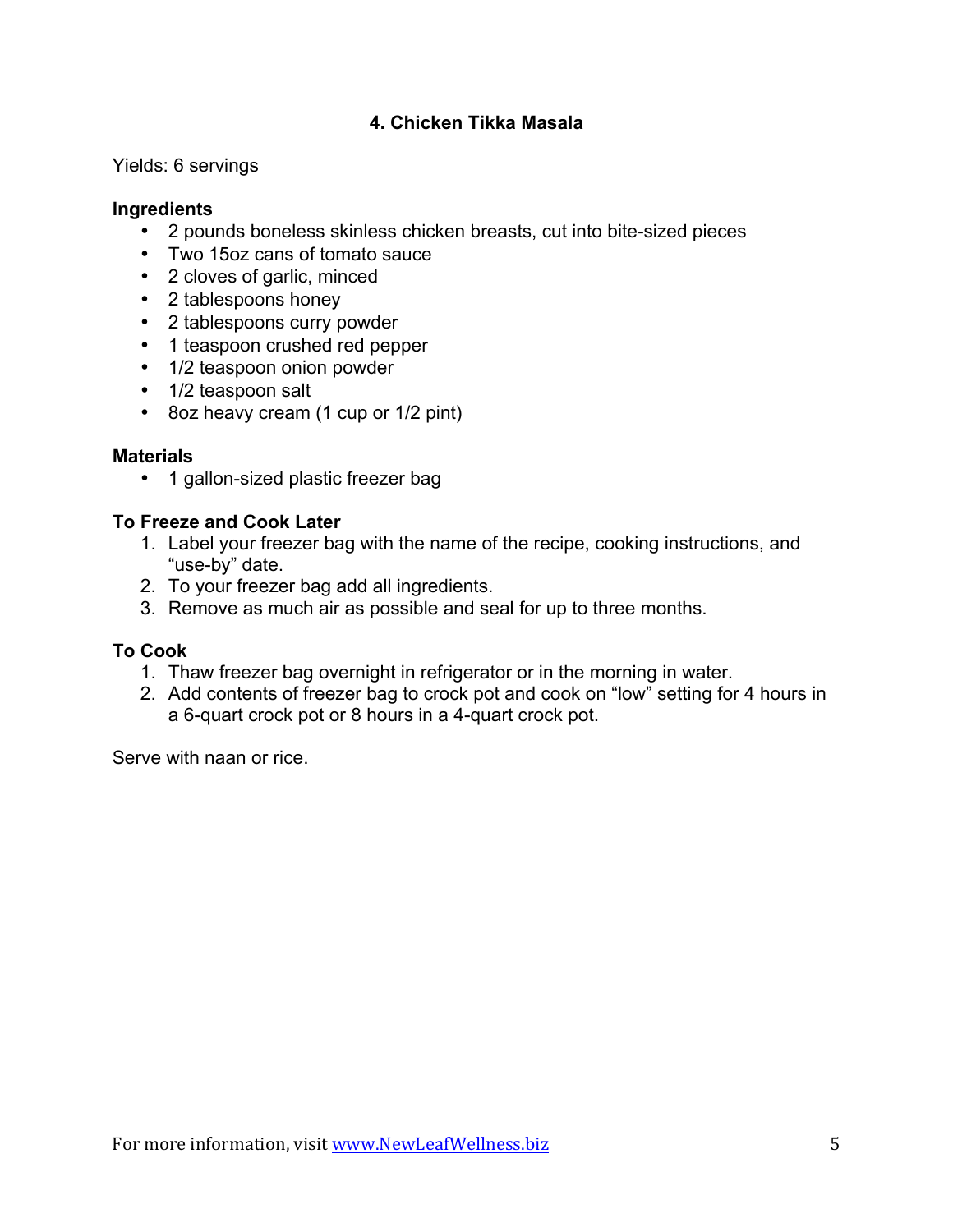# **5. Homemade Mississippi Roast in the Slow Cooker**

Yields: 4 servings

# **Ingredients**

- 2lb boneless beef chuck shoulder roast
- 2lbs carrots, peeled and roughly chopped
- 1 stick of unsalted butter
- 4-6 pepperoncini peppers plus a couple tablespoons of juice from the jar
- Au jus seasoning: 4tsp beef bouillon granules, 1tsp soy sauce, 1/4tsp garlic powder, and 1/4tsp pepper
- Ranch seasoning: 1T dried parsley, 1tsp garlic powder, 1tsp onion powder, 1tsp dried onion flakes, 3/4tsp dill, 1/2tsp pepper, 1/2 tsp salt (Traditional ranch seasoning packets also include dried buttermilk. Add 1T if you have some onhand.)

# **Materials**

• 1 gallon-sized plastic freezer bag

# **To Freeze and Cook Later**

- 1. Label your freezer bag with the name of the recipe, cooking instructions, and "use-by" date.
- 2. Add all ingredients to your freezer bag.
- 3. Remove as much air as possible, seal, and freeze.

# **To Cook**

- 1. Thaw freezer bag overnight in refrigerator or in water in the morning.
- 2. Pour contents of freezer bag into your crockpot.
- 3. Cook on "low" setting for 8 hours or until meat shreds easily with a fork.
- 4. Shred meat and return to slow cooker to mix with juice.

Serve with rice or corn muffins.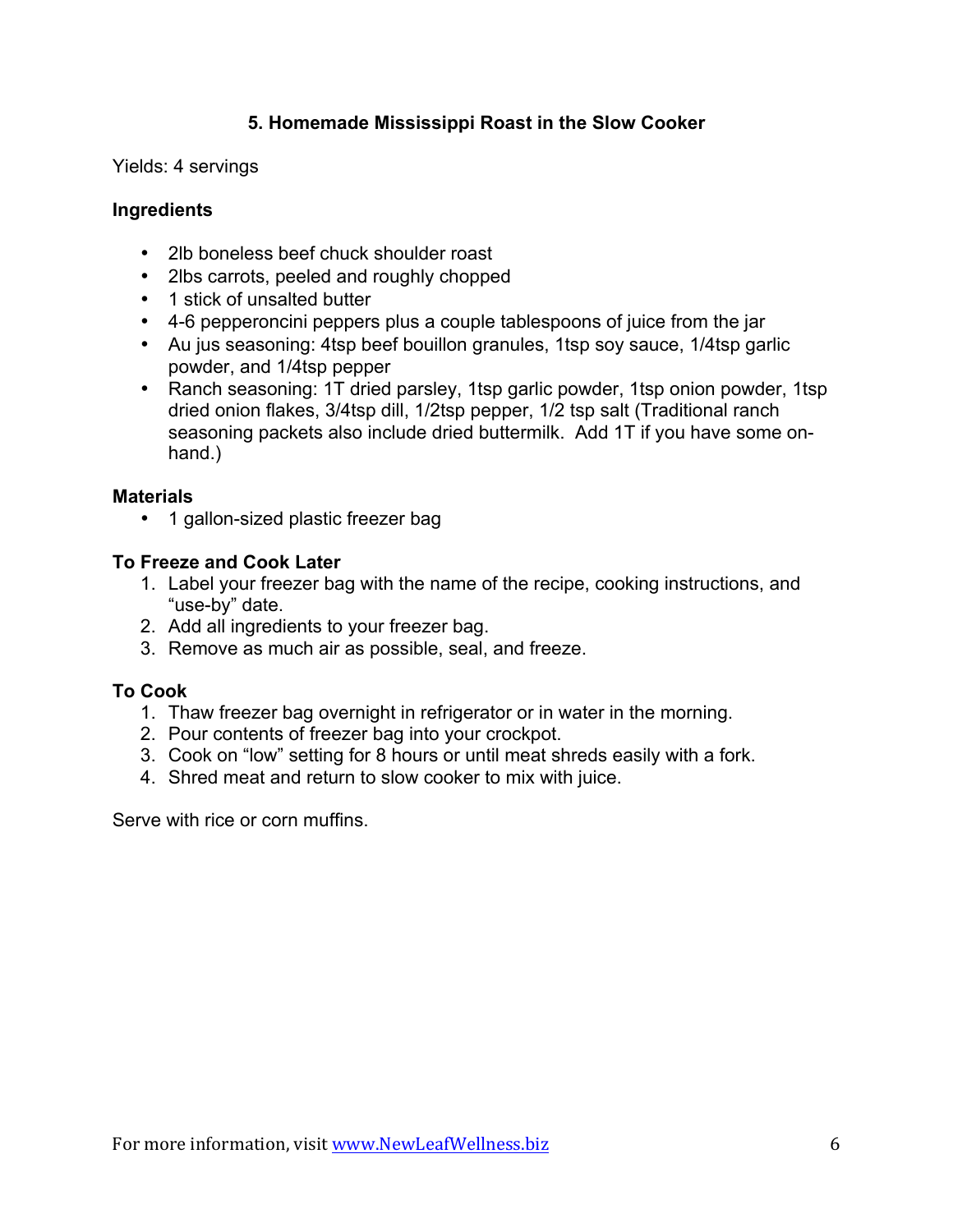# **6. Asian Chicken Lettuce Wraps**

Yields: 6 servings

# **Ingredients**

- 2 pounds of ground chicken (you can also substitute ground beef or ground turkey when they're on sale at the grocery store)
- 1 medium-sized red bell pepper, diced
- 2 large carrots, grated (1 cup)
- 4 cloves garlic, minced
- 1/4 cup low-sodium soy sauce
- 1/4 cup ketchup
- 1 tablespoon honey
- 1/4 teaspoon crushed red pepper flakes

# **Materials**

• 1 gallon-sized plastic freezer bag

# **To Freeze and Cook Later**

- 1. Label your freezer bag with the name of the recipe, cooking instructions, and "use-by" date.
- 2. Add all ingredients to your freezer bag.
- 3. Remove as much air as possible, seal, and freeze.

### **To Cook**

- 1. Thaw freezer bag overnight in refrigerator or in water in the morning.
- 2. Pour contents of freezer bag into your crockpot.
- 3. Cook on "low" setting for 4-6 hours in a 6-quart crockpot or 8 hours in a 4-quart crockpot.
- 4. Break apart chicken and serve.

Serve on big pieces of iceberg or Boston bibb lettuce.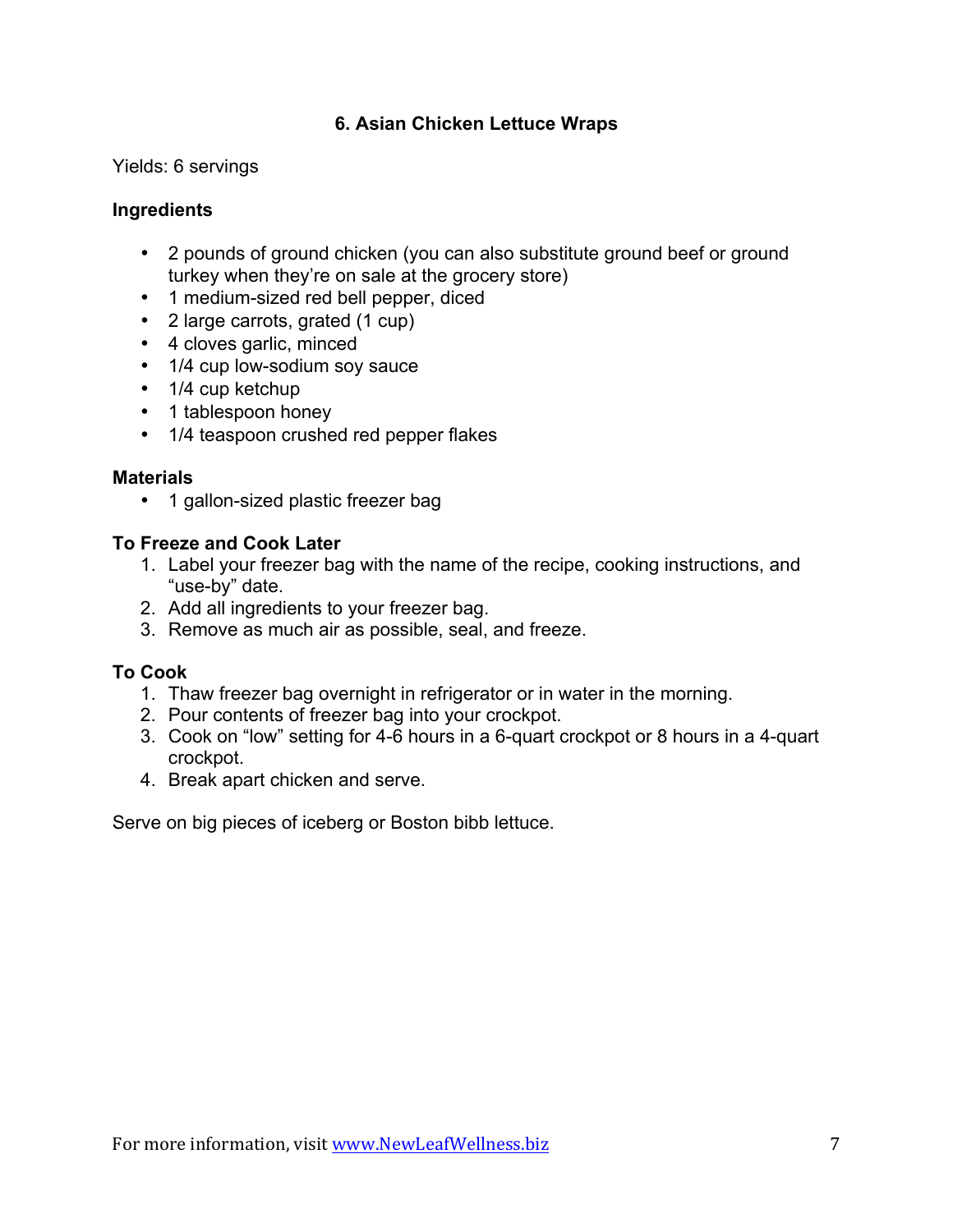# **7. Crockpot Chicken Philly Cheesesteak**

Yields: 6 servings

# **Ingredients**

- 3 tablespoons corn starch
- 1 cup chicken broth
- 2 pounds boneless skinless chicken breasts, cut into strips
- 1 large onion, sliced
- 1 green bell pepper, cut into strips
- 1 red bell peppers, cut into strips
- 1/2 teaspoon black pepper
- 1 clove of garlic, minced

### **Materials**

• 1 gallon-sized plastic freezer bag

# **To Freeze and Cook Later**

- 1. Label your freezer bag with the name of the recipe, cooking instructions, and "use-by" date.
- 2. To your freezer bag, add all ingredients except cheese.
- 3. Remove as much air as possible, seal, and freeze for up to three months.

### **To Cook**

- 1. Thaw freezer bag overnight in refrigerator or in the morning in water.
- 2. Add contents of freezer bag to crockpot and cook on "low" setting for 4 hours in a 6-quart crockpot or 8 hours in a 4-quart crockpot.

Serve on rolls topped with provolone cheese. Serve with a side of sweet potato fries.

Tip: Serve the sauce from the crockpot on the side as a dip for the sandwiches.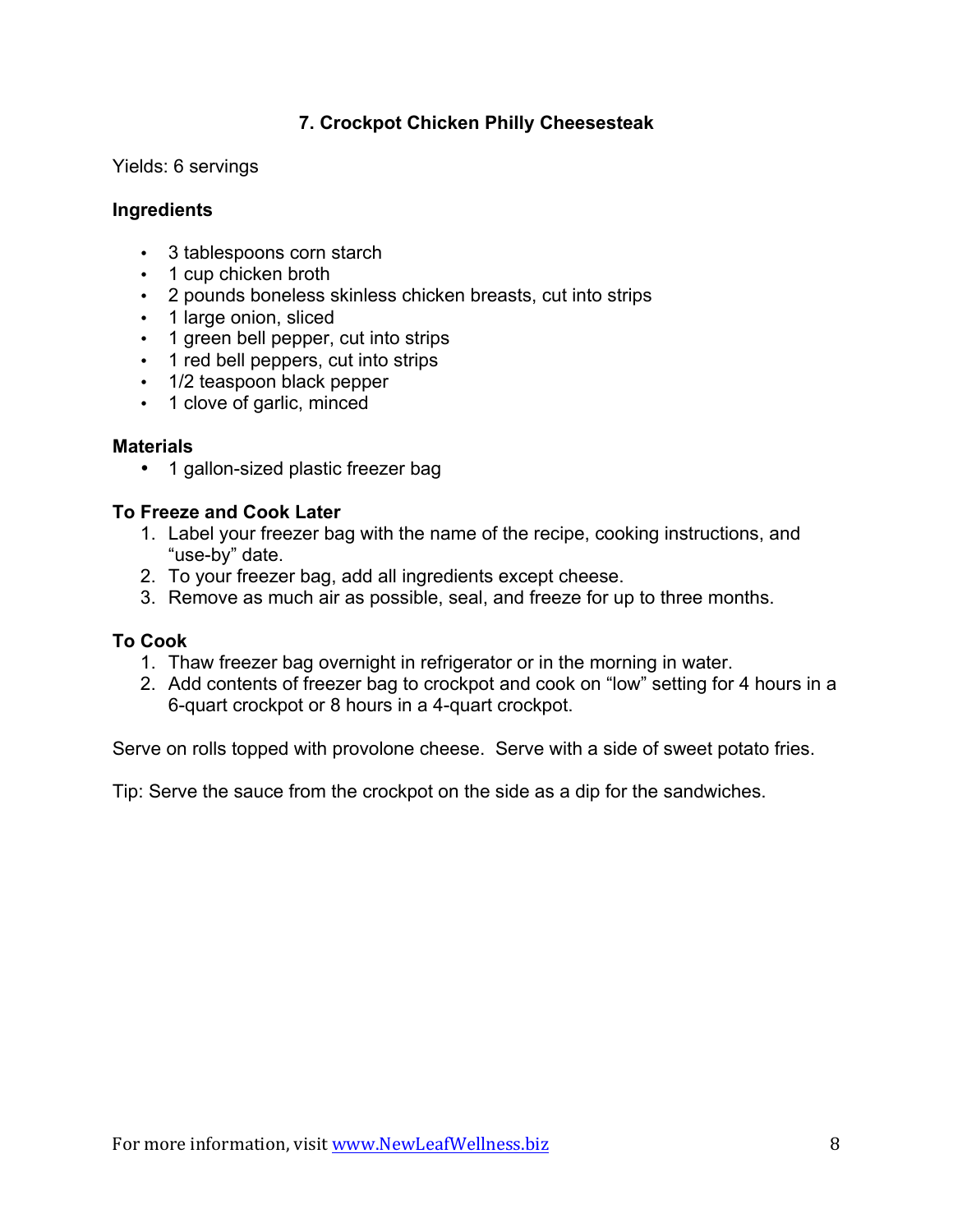# **8. Crockpot Sweet and Sour BBQ Meatballs**

Yields: 6 servings

### **Ingredients**

- 2 pounds of meatballs
- 1 sweet onion, cut into chunks
- 1 green pepper, cut into chunks
- 1 red, yellow, or orange pepper, cut into chunks
- 1 pineapple, cut into chunks
- 18oz bottle of BBQ sauce

#### **Materials**

• 1 gallon-sized plastic freezer bag

#### **To Freeze and Cook Later**

- 1. To a gallon-sized plastic freezer bag, add all ingredients.
- 2. Remove as much air as possible, seal, and freeze.

### **To Cook**

- 1. Thaw freezer bag overnight in refrigerator or in water in the morning.
- 2. Pour contents of freezer bag into your crockpot.
- 3. Cook on "low" setting for 6-8 hours or until peppers are tender.

Serve with rice and a salad or corn on the cob.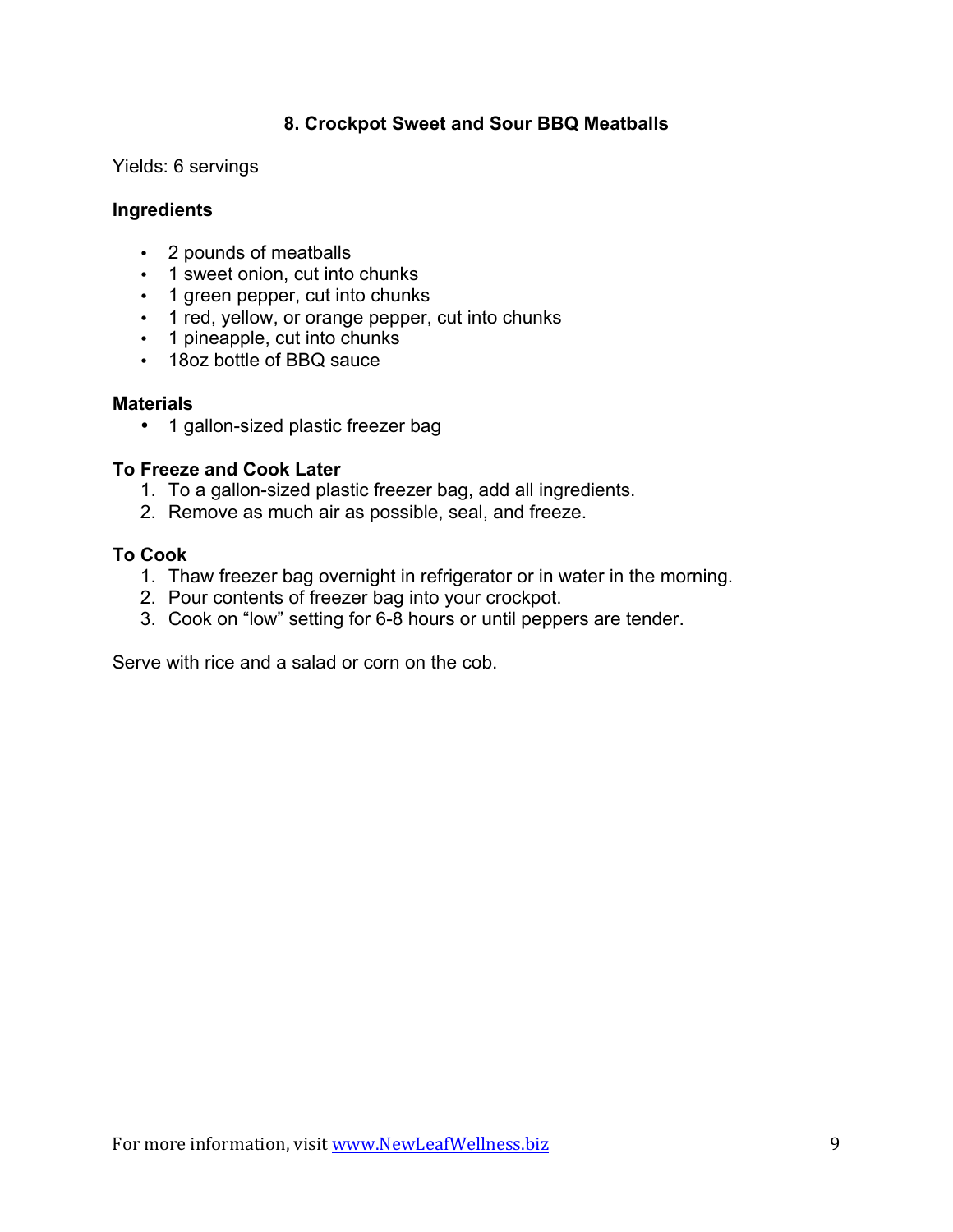# **9. Chicken Curry**

Yields: 6 servings

# **Ingredients**

- 2 pounds boneless, skinless chicken breasts, cut into bite-size pieces
- 6oz can of tomato paste
- 13.5oz can of unsweetened coconut milk
- 1 small onion, chopped (about one cup)
- 2 cups of frozen peas
- 14.5oz can of tomato sauce (about 1 3/4 cup)
- 2 large cloves of garlic, minced
- 3 tablespoons honey
- 2 tablespoons curry powder
- 1 teaspoon salt
- 1 teaspoon crushed red pepper

**Materials** 

• 1 gallon-sized plastic freezer bag

### **To Freeze and Cook Later**

- 1. Label your freezer bag with the name of the recipe, cooking instructions, and "use-by" date.
- 2. Add all ingredients to your freezer bag.
- 3. Remove as much air as possible, seal, and freeze.

### **To Cook**

- 1. Thaw freezer bag overnight in refrigerator or in water in the morning.
- 2. Add contents of freezer bag to crockpot.
- 3. Cook on "low" setting for 4 hours in a 6-quart crockpot or 8 hours in a 4-quart crockpot.

Serve over rice.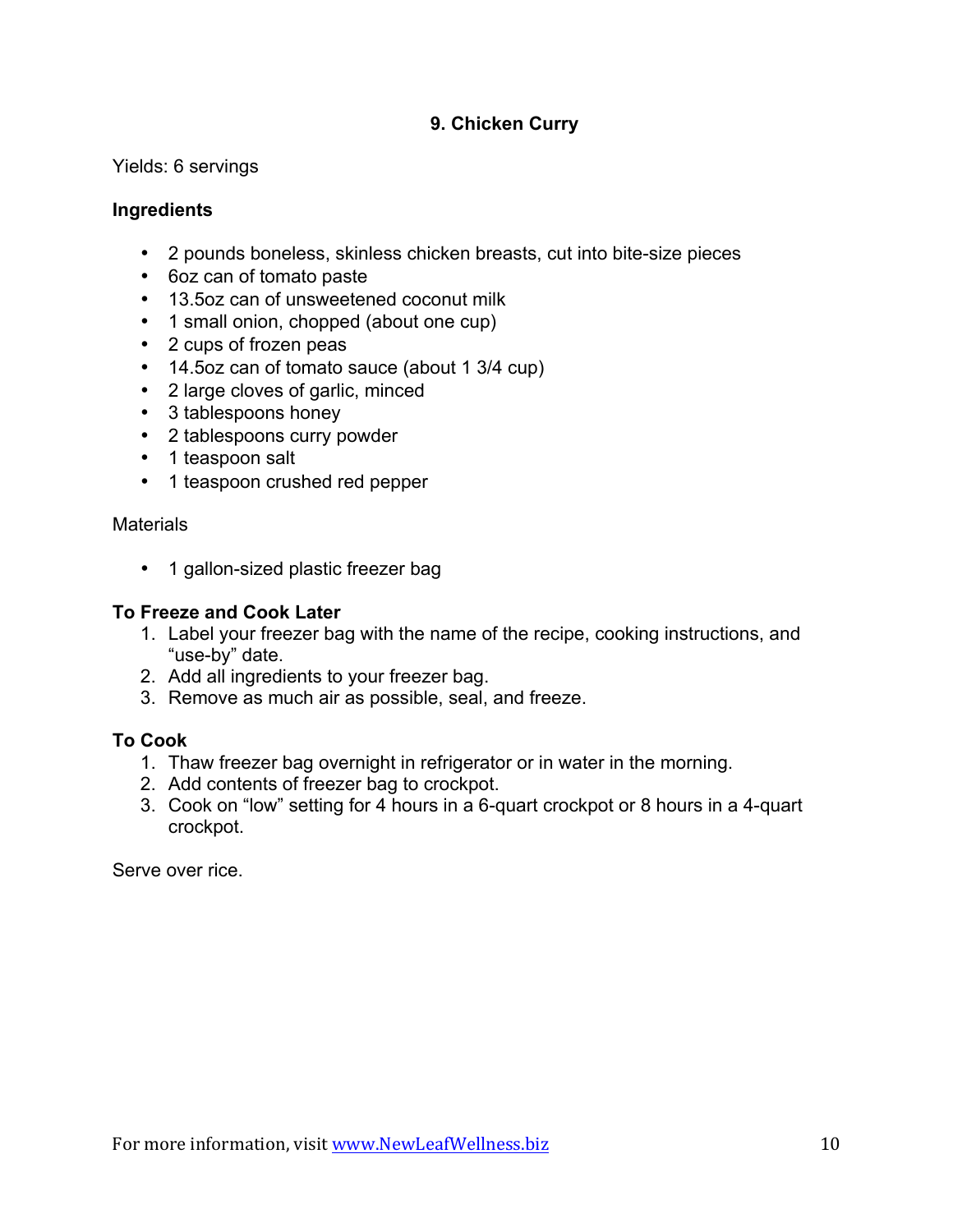# **10. Slow Cooker Cranberry Pork Roast**

Yields: 4 servings

# **Ingredients**

- 2.5 pound bone-in pork shoulder (sometimes labeled as a "Boston butt" or "pork butt")
- 15oz can whole berry cranberry sauce (or half of this [homemade cranberry](http://newleafwellness.biz/2015/11/19/homemade-cranberry-sauce-in-the-slow-cooker/) [sauce recipe](http://newleafwellness.biz/2015/11/19/homemade-cranberry-sauce-in-the-slow-cooker/))
- 1/4 cup honey
- 1/4 cup dried minced onion

# **Materials**

• 1 gallon-sized plastic freezer bag

# **To Freeze and Cook Later**

- 1. Label your freezer bag with the name of the recipe, cooking instructions, and "use-by" date.
- 2. Add all ingredients to your freezer bag.
- 3. Remove as much air as possible, seal, and freeze.

# **To Cook**

- 1. Thaw freezer bag overnight in refrigerator or in water in the morning.
- 2. Pour contents of freezer bag into your crockpot.
- 3. Cook on "low" setting for 6-8 hours in a 6-quart crockpot or 8-10 hours in a 4 quart crockpot (or until pork shreds easily with a fork).
- 4. Remove bones and shred meat.

Serve with leftover cranberry mixture, green beans, and stuffing.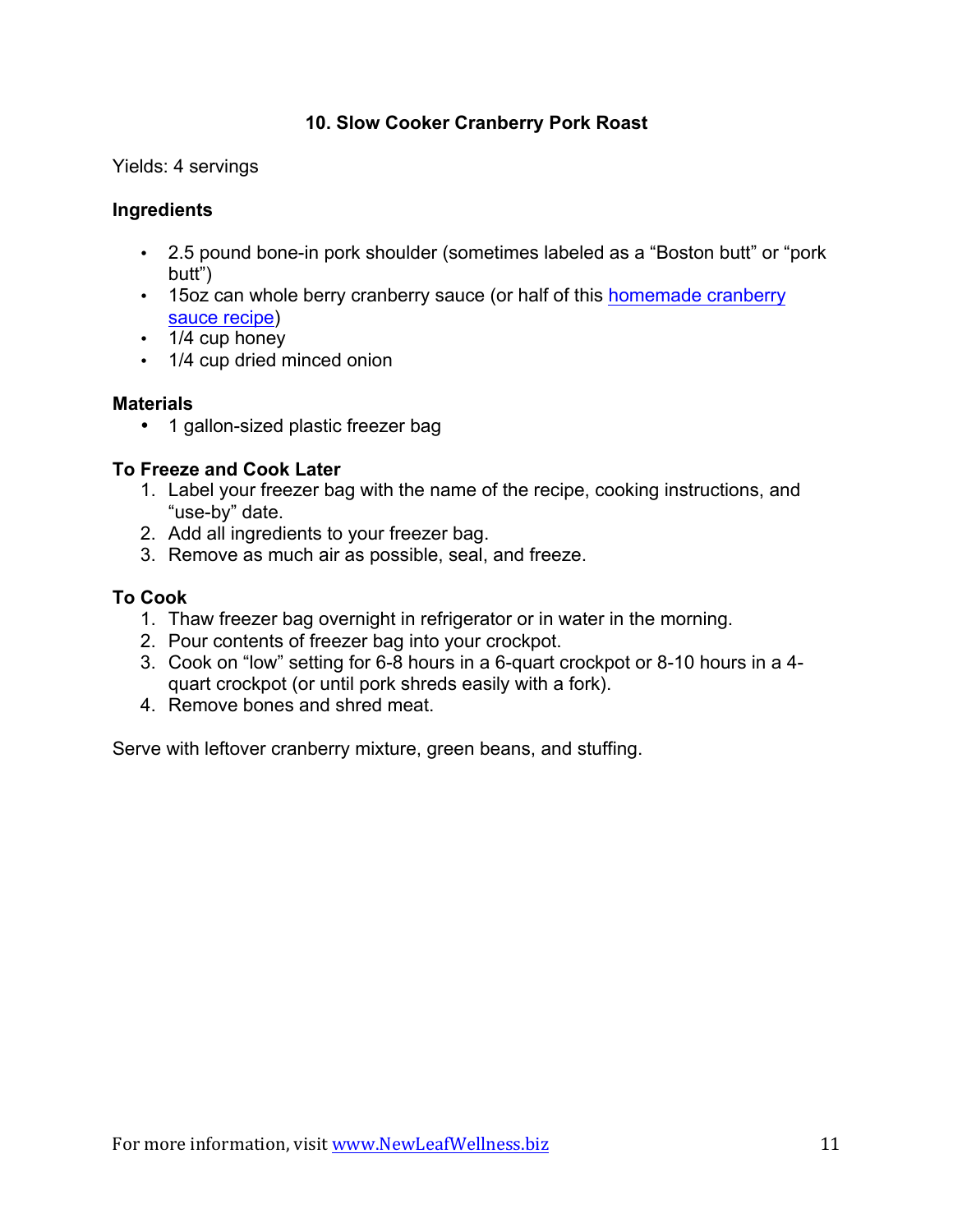# **11. Crockpot Hot Pepper Pork and Butternut Squash**

Yields: 3-4 servings

### **Ingredients**

- 1 pound pork sirloins
- 16oz bag of frozen butternut squash (you can sub fresh)
- 8oz jar of hot pepper jelly
- 1 tablespoon soy sauce

#### **Materials**

• 1 gallon-sized plastic freezer bag

### **To Freeze and Cook Later**

- 1. Label your freezer bag with the name of the recipe, cooking instructions, and "use-by" date.
- 2. Add all ingredients to your freezer bag.
- 3. Remove as much air as possible, seal, and freeze.

# **To Cook**

- 1. Thaw freezer bag overnight in refrigerator or in water in the morning.
- 2. Pour contents of freezer bag into your crockpot.
- 3. Cook on "low" setting for 6-8 hours or until pork is tender.

Serve with rice.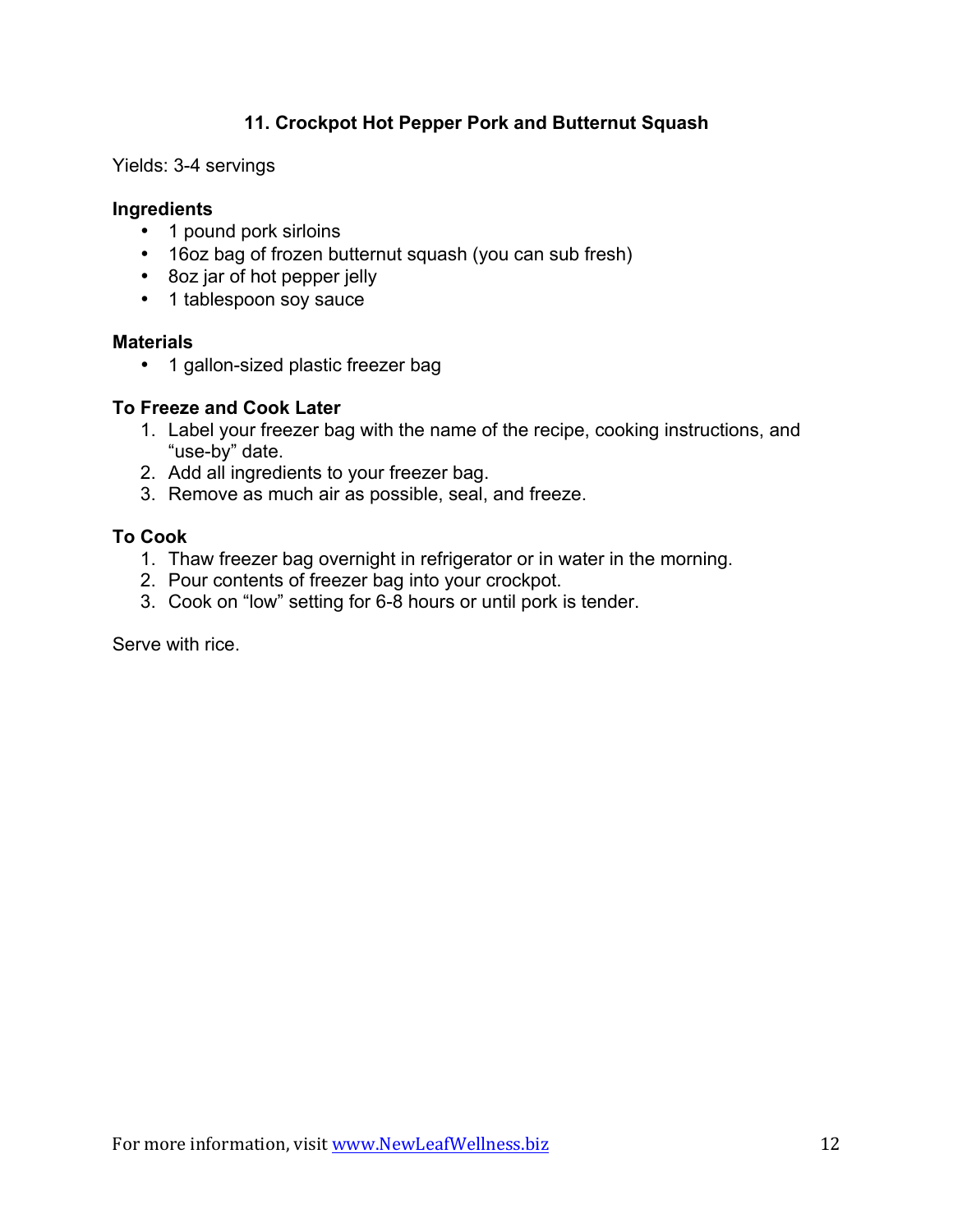# **12. Stuffed Peppers**

Yields: 4 servings

# **Ingredients**

- 1lb 85% lean ground beef
- 1 small yellow onion, peeled and diced (one cup)
- 1 garlic clove, minced
- 4 green bell peppers, tops cut off and cleaned
- 24oz jar of your favorite pasta sauce (reserve 2T)

# **Materials**

- 1 gallon-sized plastic freezer bag
- 1 quart-sized plastic freezer bag

# **To Freeze and Cook Later**

- 1. Label your gallon-sized freezer bag with name of the meal, cooking instructions, and "use by" date.
- 2. In large bowl, mix ground meat, onion, garlic, and 2 tablespoons of pasta sauce.
- 3. Separate mixture into four equal parts and firmly stuff into peppers.
- 4. Add remaining sauce to quart-sized bag, seal, and add to gallon-sized bag with stuffed peppers.
- 5. Remove as much air as possible, seal, and freeze.

# **To Cook**

- 1. Thaw freezer bag overnight in refrigerator or in water in the morning.
- 2. Place peppers in crockpot and cover with sauce.
- 3. Cook on "low" setting for 6-8 hours.

Serve with rice.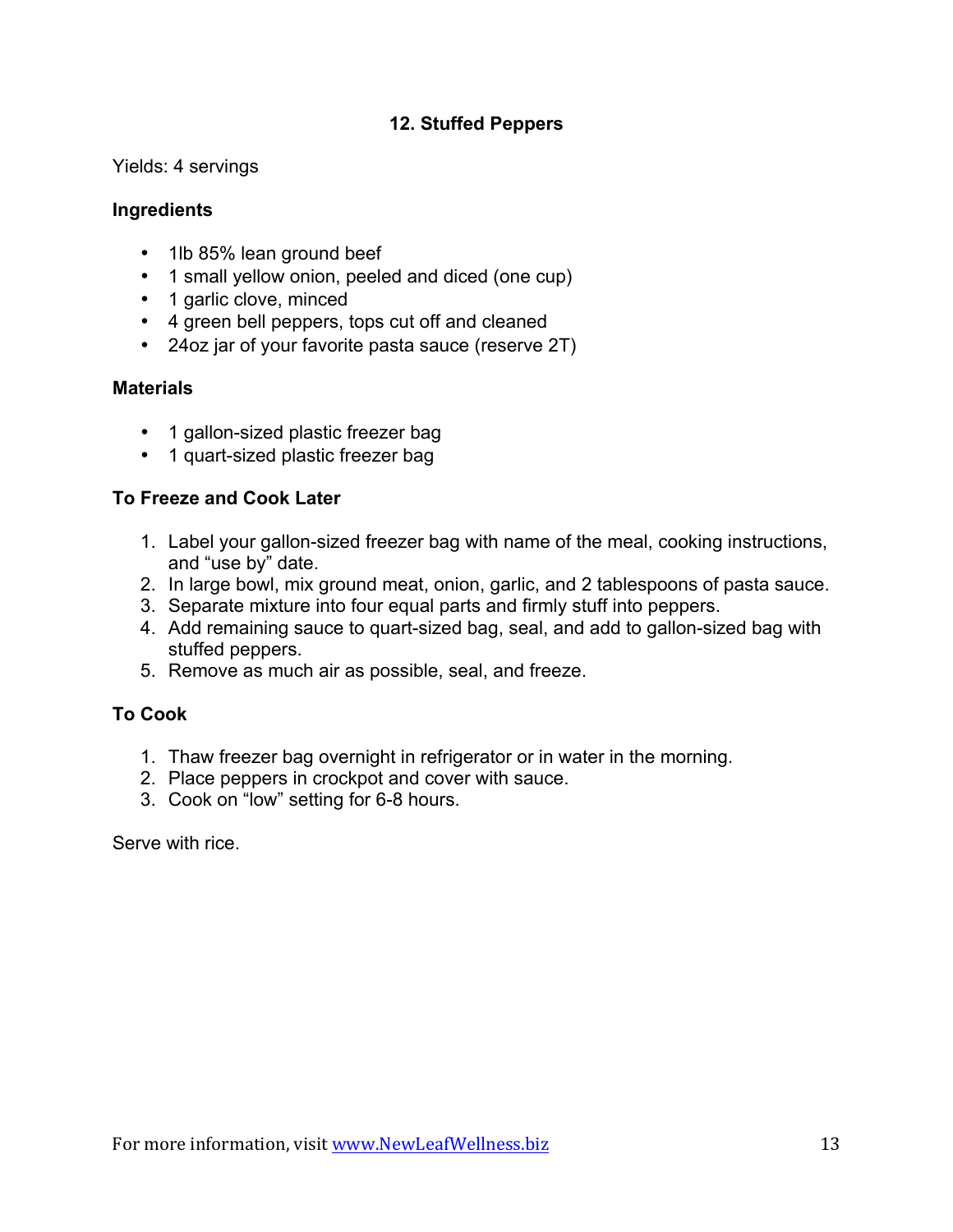# **13. Slow Cooker Sausage Spinach Tomato Soup Recipe**

Yields: 6 servings

### **Ingredients**

- 1 lb ground sweet or spicy Italian sausage (We prefer spicy. Note: If you can only find sausage links, remove the casing before cooking.)
- 24 oz jar of pasta sauce
- 15oz can of cannellini beans, drained and rinsed
- 1 box of frozen chopped spinach
- 1/2 pound of carrots (about 4 large carrots), peeled and chopped into bite-sized pieces
- 1 small yellow onion, diced (about one cup)
- 4 cups of chicken broth (not needed until day of cooking)
- 1 cup uncooked pasta (I like to use elbow macaroni or ditalini) (not needed until day of cooking)

### **Materials**

• 1 gallon-sized plastic freezer bag

### **To Freeze and Cook Later**

- 1. Label your freezer bag with the name of the recipe, cooking instructions, and "use-by" date.
- 2. Add all ingredients except chicken broth and pasta to your freezer bag.
- 3. Remove as much air as possible, seal, and freeze.

### **To Cook**

- 1. Thaw freezer bag overnight in refrigerator or in water in the morning.
- 2. Pour contents of freezer bag into your crockpot and add chicken broth.
- 3. Cook on "low" setting for 6-8 hours or until sausage is cooked through.
- 4. Add pasta the last 15 minutes of cooking and turn heat to "high".

Serve with garlic bread.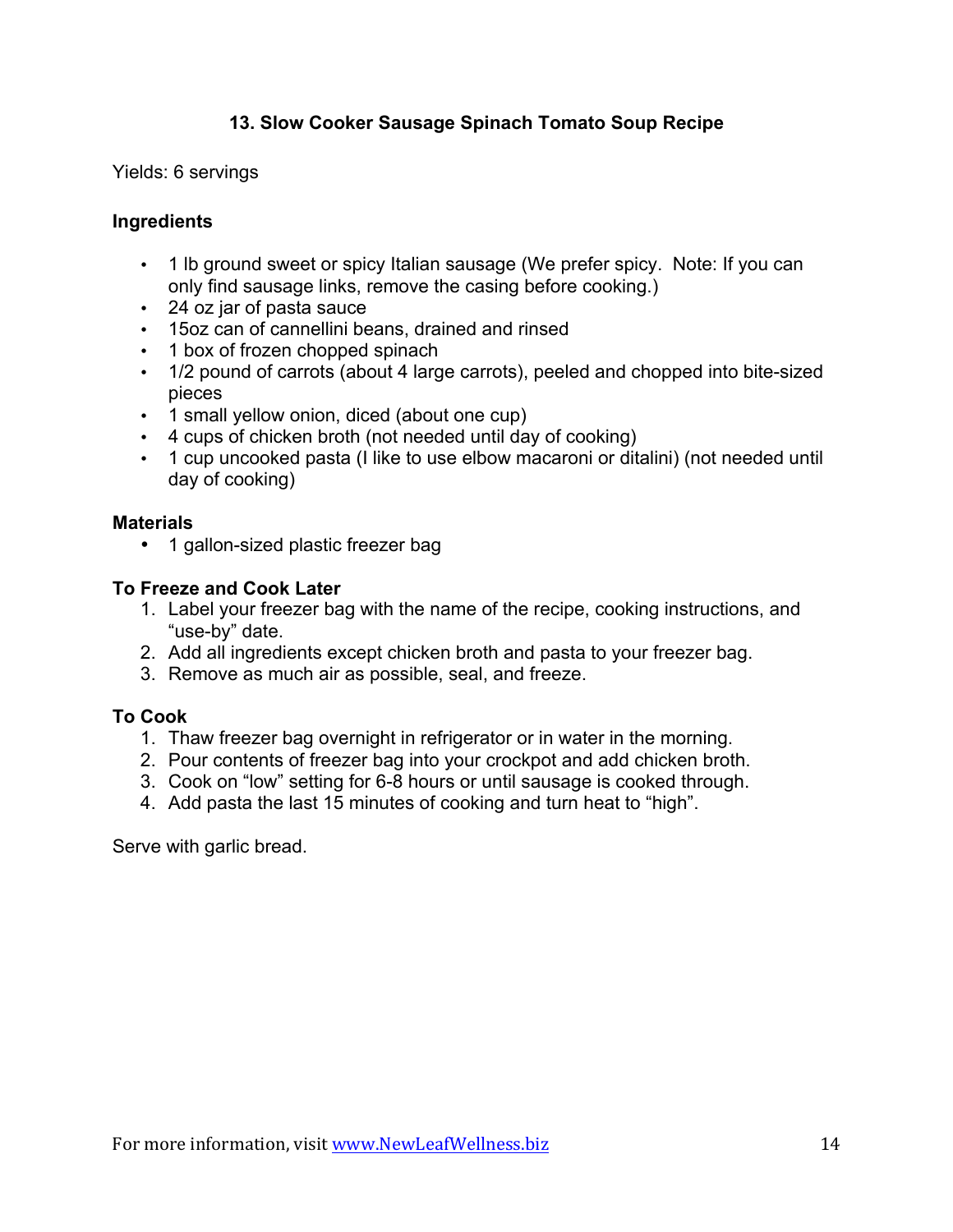# **14. French Dip Sandwiches**

Yields: 6 servings

# **Ingredients**

- 3 pound rump roast (sometimes labeled "bottom round roast" or "eye of round roast")
- 1 tablespoon garlic powder
- 2 teaspoon Montreal Steak Seasoning (or other grill seasoning blend)
- 1 teaspoon oregano
- 1/2 teaspoon rosemary
- 1 large onion, sliced into rings
- 3 teaspoons powdered beef broth base (or 2 beef bouillon cubes)
- 32oz (4 cups) beef broth (not needed until day of cooking)

### **Materials**

• 1 gallon-sized plastic freezer bag

# **To Freeze and Cook Later**

- 1. Label your freezer bag with the name of the recipe, cooking instructions, and "use-by" date.
- 2. Add all ingredients except beef broth to your freezer bag.
- 3. Remove as much air as possible, seal, and freeze.

### **To Cook**

- 1. Thaw freezer bag overnight in refrigerator or in water in the morning.
- 2. Pour contents of freezer bag into your crockpot and add beef broth.
- 3. Cook on "high" for 5-6 hours or "low" for 8-10 hours until roast is cooked through.
- 4. Remove roast from slow cooker and place on plate to collect juices.

Serve on toasted ciabatta rolls with provolone cheese and sides of au jus and salad.

Tip: If you prefer a thicker au jus, strain the juice from the slow cooker to remove the onions and large spices, and whisk in 1 teaspoon of cornstarch mixed with 2 tablespoons of cold water.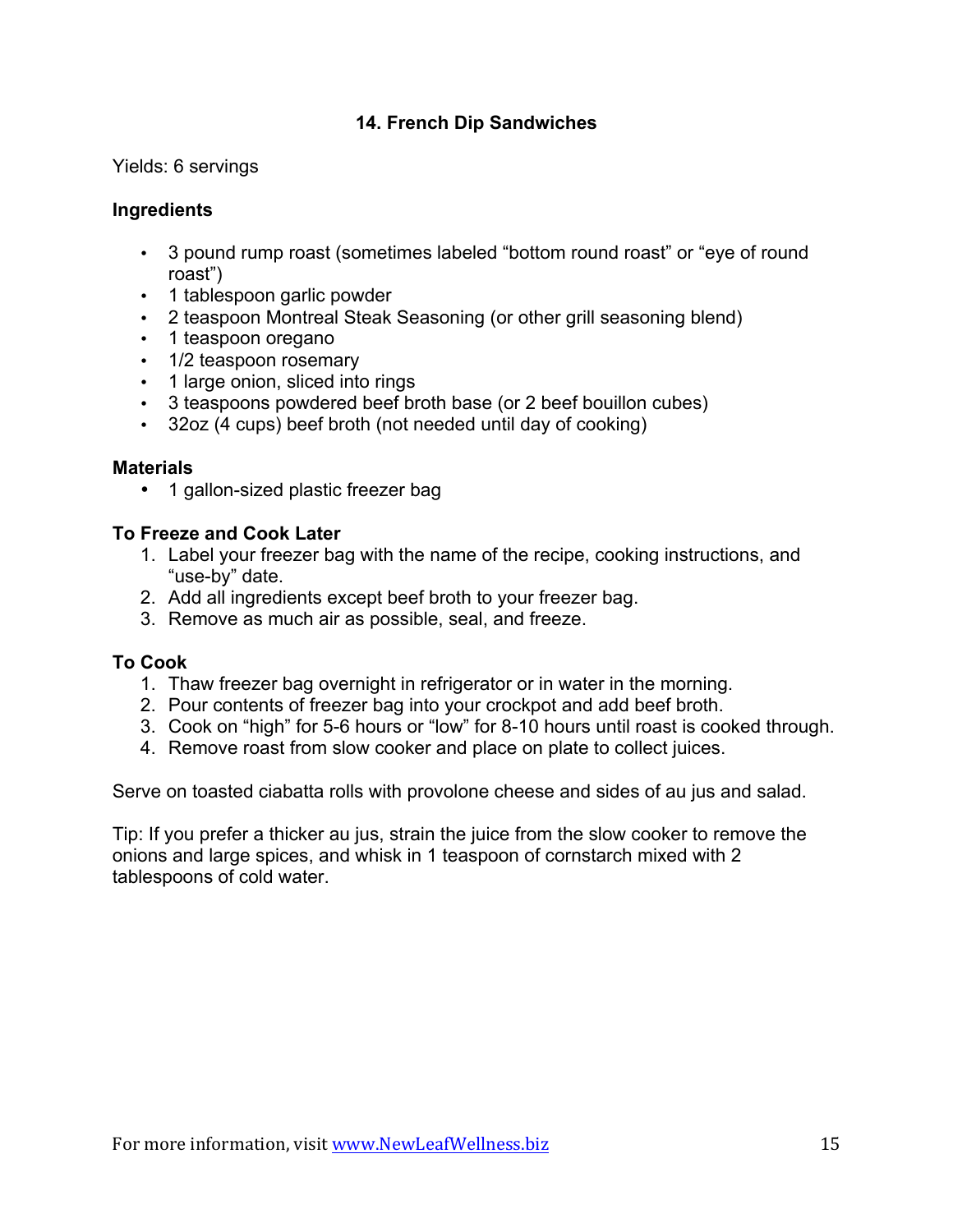# **15. Mushroom Spinach Stroganoff**

Yields: 6 servings

### **Ingredients**

- 1 tablespoon butter
- 10oz baby Portobello mushrooms; quartered
- 12oz white mushrooms; quartered
- 1 small yellow onion; diced (one cup)
- 2 cloves of garlic; minced
- 1/2 cup chicken broth (you can substitute vegetable or beef broth)
- 8oz sour cream (1 cup)
- 2 tablespoons ketchup
- 1 teaspoon Worcestershire sauce
- 1/2 teaspoon black pepper
- 1.5 teaspoons paprika
- 8oz cream cheese (not needed until day of cooking)
- 2.5oz fresh baby spinach (about 4 cups)

#### **Materials**

• 1 gallon-sized plastic freezer bag

### **To Freeze and Cook Later**

- 1. Label your freezer bag with the name of the recipe, cooking instructions, and "use-by" date (which will be three months from the prep date).
- 2. Add all ingredients except cream cheese to your freezer bag.
- 3. Remove as much air as possible, seal, and freeze.

### **To Cook**

- 1. Thaw freezer bag overnight in refrigerator or in water in the morning.
- 2. Pour contents of freezer bag into your crockpot.
- 3. Cook on "low" for 8 hours.
- 4. Add cream cheese and cook for an additional 15 minutes or until everything is heated through.

Serve with egg noodles.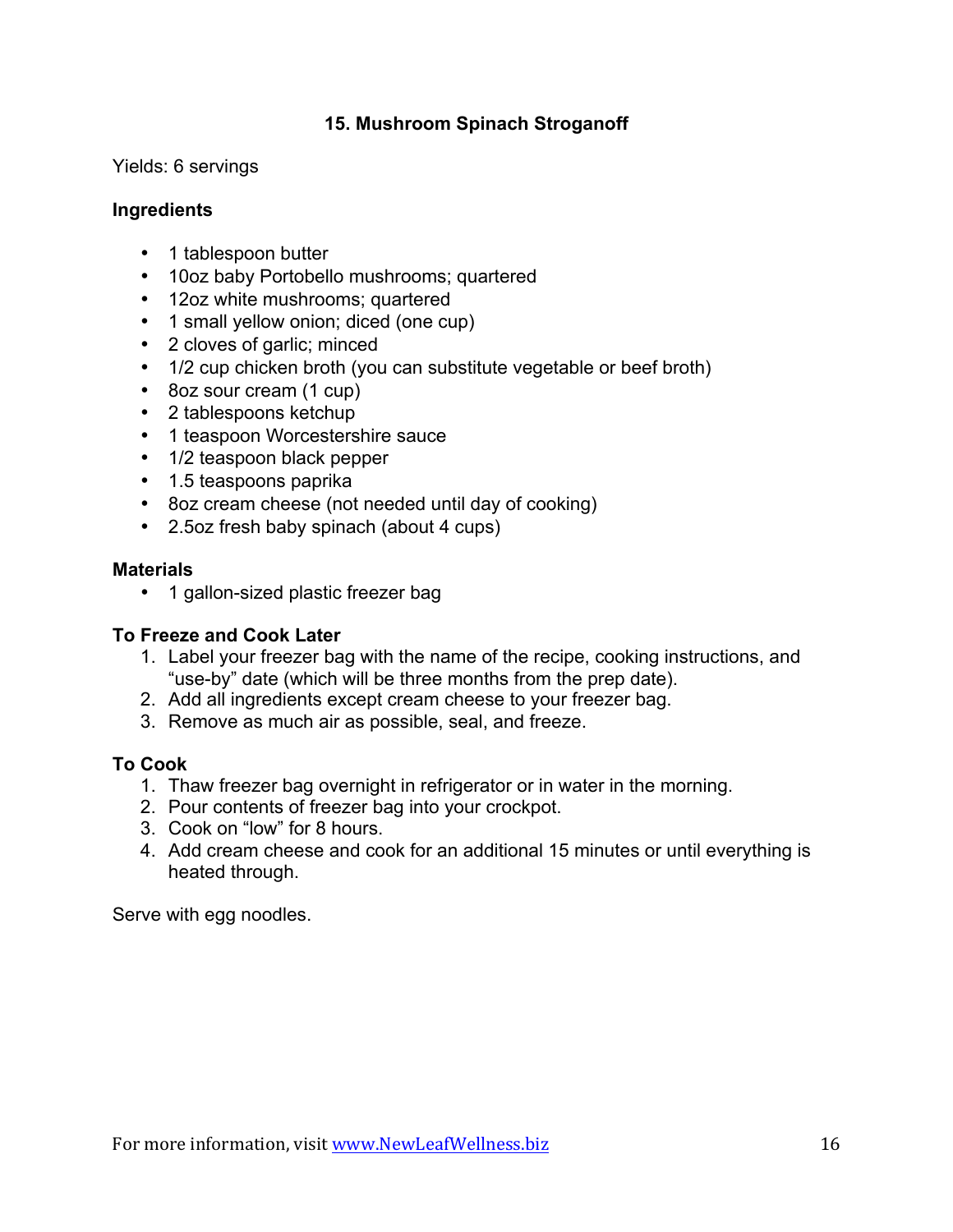# **16. Honey Garlic Chicken**

### *Recipe adapted from [Damn Delicious](http://damndelicious.net/2015/06/05/slow-cooker-honey-garlic-chicken-and-veggies/)*

Yields: 6 servings

### **Ingredients**

- 2lbs bone-in, skin-on chicken thighs
- 16 ounces baby red potatoes, halved
- 16 ounces baby carrots
- 16 ounces green beans, trimmed
- 1/2 cup reduced sodium soy sauce
- 1/2 cup honey
- 1/4 cup ketchup
- 2 cloves garlic, minced
- 1 teaspoon dried basil
- 1/2 teaspoon dried oregano
- 1/4 teaspoon crushed red pepper flakes
- 1/4 teaspoon ground black pepper

#### **Materials**

• 1 gallon-sized plastic freezer bag

### **To Freeze and Cook Later**

- 1. Label your freezer bag with the name of the recipe, cooking instructions, and "use-by" date (which will be three months from the prep date).
- 2. Add all ingredients to your freezer bag.
- 3. Remove as much air as possible, seal, and freeze.

### **To Cook**

- 1. Thaw freezer bag overnight in refrigerator or in water in the morning.
- 2. Pour contents of freezer bag into your crockpot.
- 3. Cover and cook on "low" for 7-8 hours.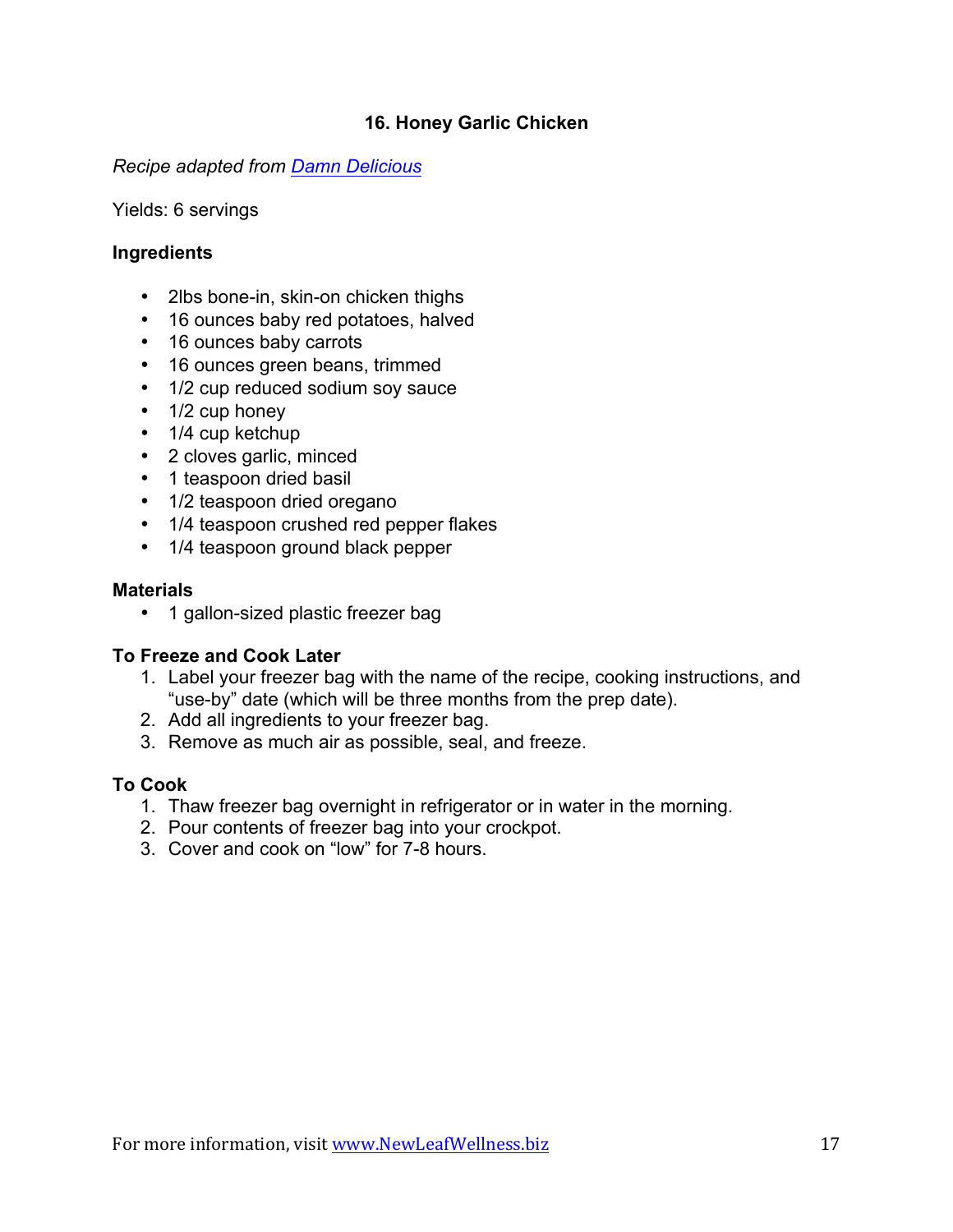# **17. Pineapple Beef Teriyaki**

### *Recipe modified from [Once a Month Meals](https://onceamonthmeals.com/recipes/pineapple-beef-teriyaki/)*

### Yields: 6 servings

### **Ingredients**

- 20oz can of pineapple chunks
- $\cdot$  1  $\frac{1}{4}$  cups red onion, diced
- $\cdot$  1  $\frac{1}{2}$  cups broccoli, diced
- 2  $\frac{1}{2}$  pounds stew beef
- $\cdot$   $\frac{3}{4}$  cups teriyaki sauce
- 1 teaspoon ground ginger
- 1 green bell pepper, sliced
- 2 tablespoons sesame seeds (not needed until day of cooking)

### **Materials**

• 1 gallon-sized plastic freezer bag

### **To Freeze and Cook Later**

- 1. Label your freezer bag with the name of the recipe, cooking instructions, and "use-by" date (which will be three months from the prep date).
- 2. Add all ingredients to your freezer bag.
- 3. Remove as much air as possible, seal, and freeze.

### **To Cook**

- 1. Thaw freezer bag overnight in refrigerator or in water in the morning.
- 2. Pour contents of freezer bag into your crockpot.
- 3. Cover and cook on "low" for 7 hours.

Top with sesame seeds. Serve with rice.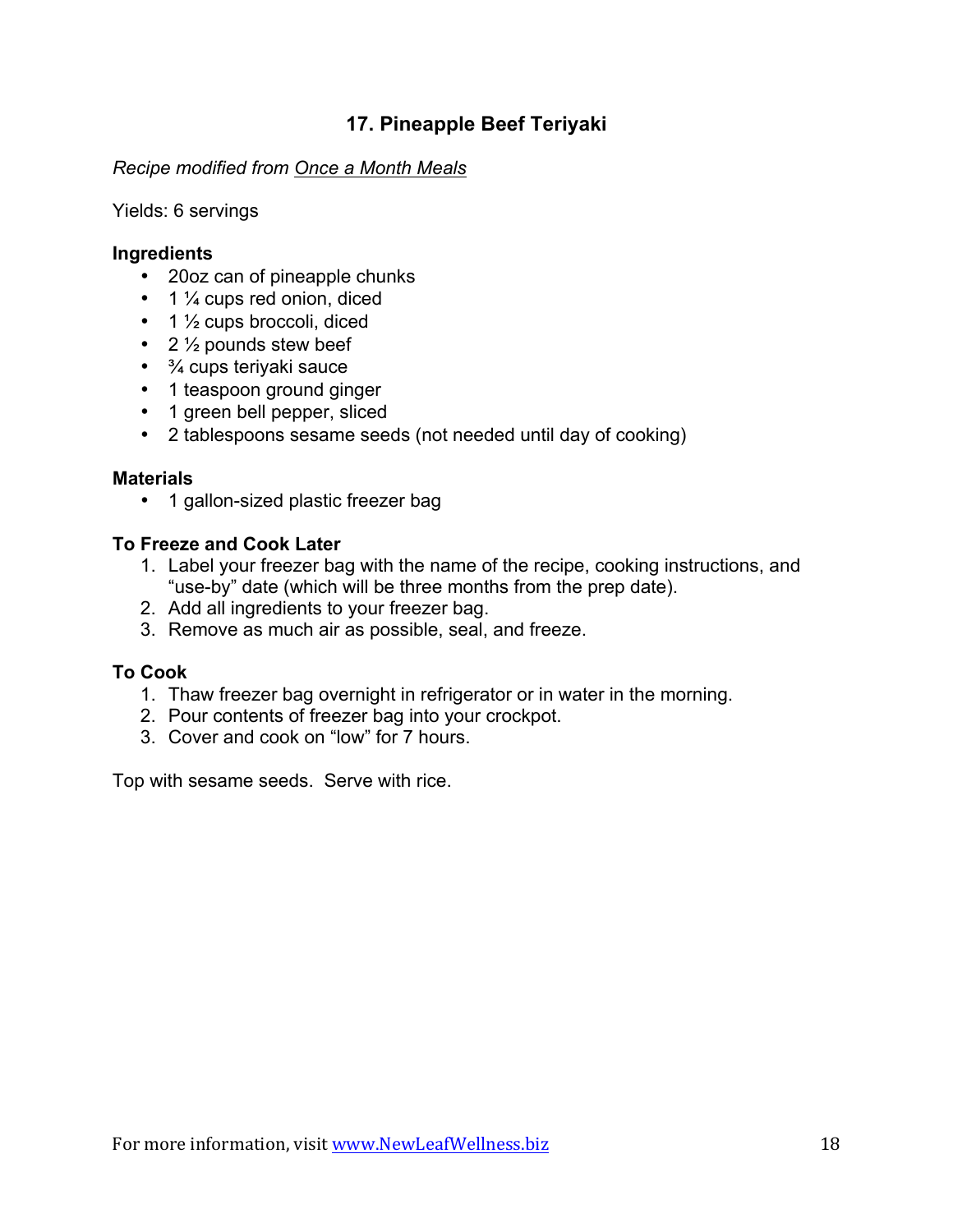# **18. Beef Fajitas**

Yields: 4 servings

# **Ingredients**

- 2-lb boneless beef chuck shoulder roast, fat trimmed
- 2 bell peppers, sliced
- 1 small onion, peeled and sliced
- 2 cloves of garlic, minced
- 1 tablespoon honey
- The juice from 1 lime
- 1 tablespoon chili powder
- 2 teaspoons cumin
- 1 teaspoon paprika
- 1/4 teaspoon crushed red pepper flakes

### **Materials**

• 1 gallon-sized plastic freezer bag

# **To Freeze and Cook Later**

- 1. Label your freezer bag with the name of the recipe, cooking instructions, and "use-by" date (which will be three months from the prep date).
- 2. Add all ingredients to your freezer bag.
- 3. Remove as much air as possible, seal, and freeze.

### **To Cook**

- 1. Thaw freezer bag overnight in refrigerator or in water in the morning.
- 2. Pour contents of freezer bag into your crockpot.
- 3. Cover and cook on "low" setting for 8 hours or until beef shreds easily with a fork.

Serve with tortillas or rice and top with guacamole, salsa, and shredded cheese.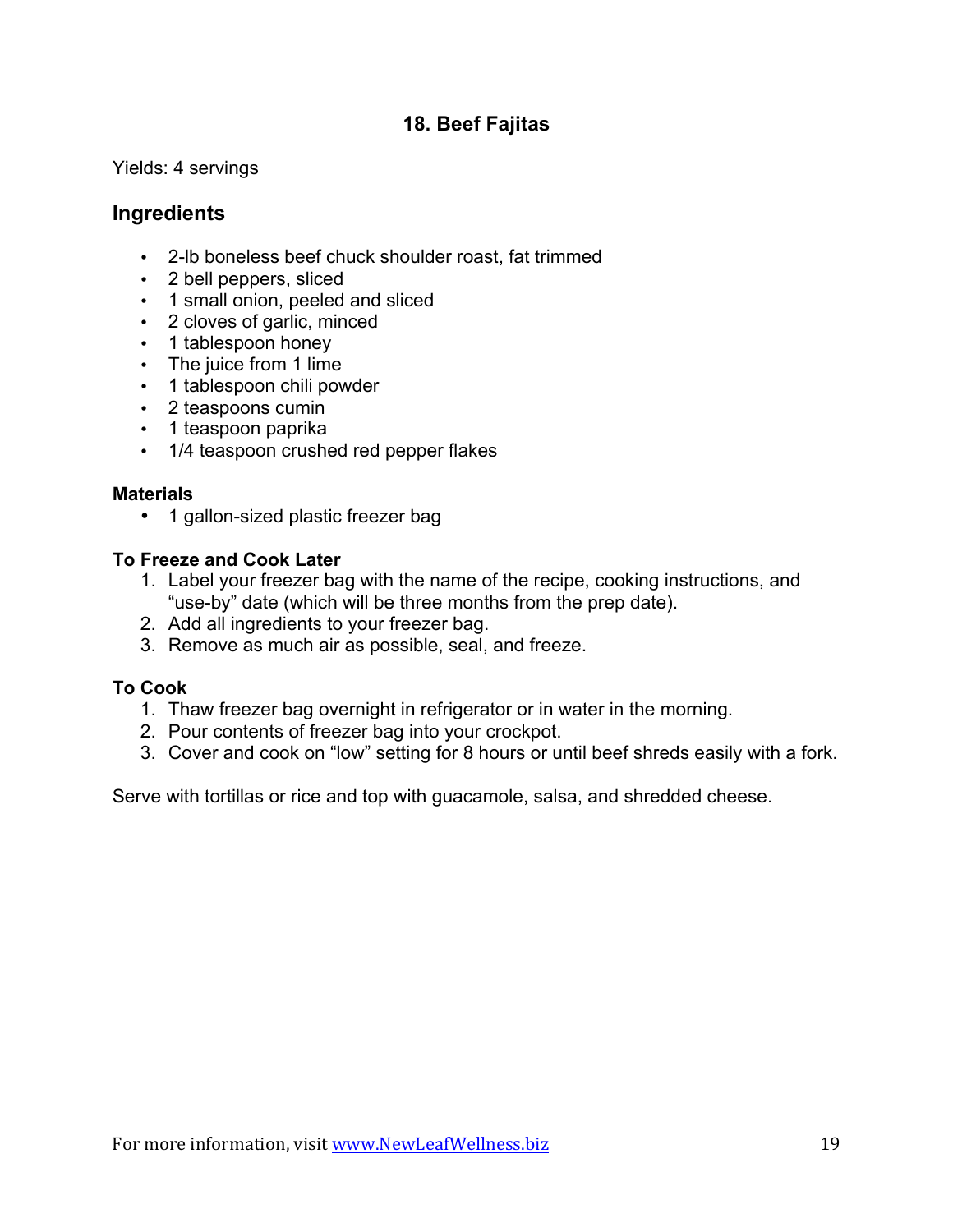# **19. Meatball Vegetable Soup**

Yields: 6 servings

# **Ingredients**

- 1 pound small meatballs (store bought or [homemade](http://wp.me/p3LWEC-1Hi))
- 24oz jar of pasta sauce (about 2.5 cups)
- 4 cups low sodium chicken broth (not needed until day of cooking)
- 1 pound carrots, peeled and chopped
- 3 cups green beans, ends cut off and cut into bite-sized pieces
- 1 medium-sized zucchini, ends cut off and cut into bite-sized pieces
- 1 medium-sized yellow onion, diced (about 1 cup)

### **Materials**

• 1 gallon-sized plastic freezer bag

# **To Freeze and Cook Later**

- 1. Label your freezer bag with the name of the recipe, cooking instructions, and "use-by" date (which will be three months from the prep date).
- 2. Add all ingredients except chicken broth to your freezer bag.
- 3. Remove as much air as possible, seal, and freeze.

### **To Cook**

- 1. Thaw freezer bag overnight in refrigerator or in water in the morning.
- 2. Pour contents of freezer bag into your crockpot and add chicken broth.
- 3. Cover and cook on "low" setting for 8 hours or until veggies are soft.

Serve with a crusty French bread.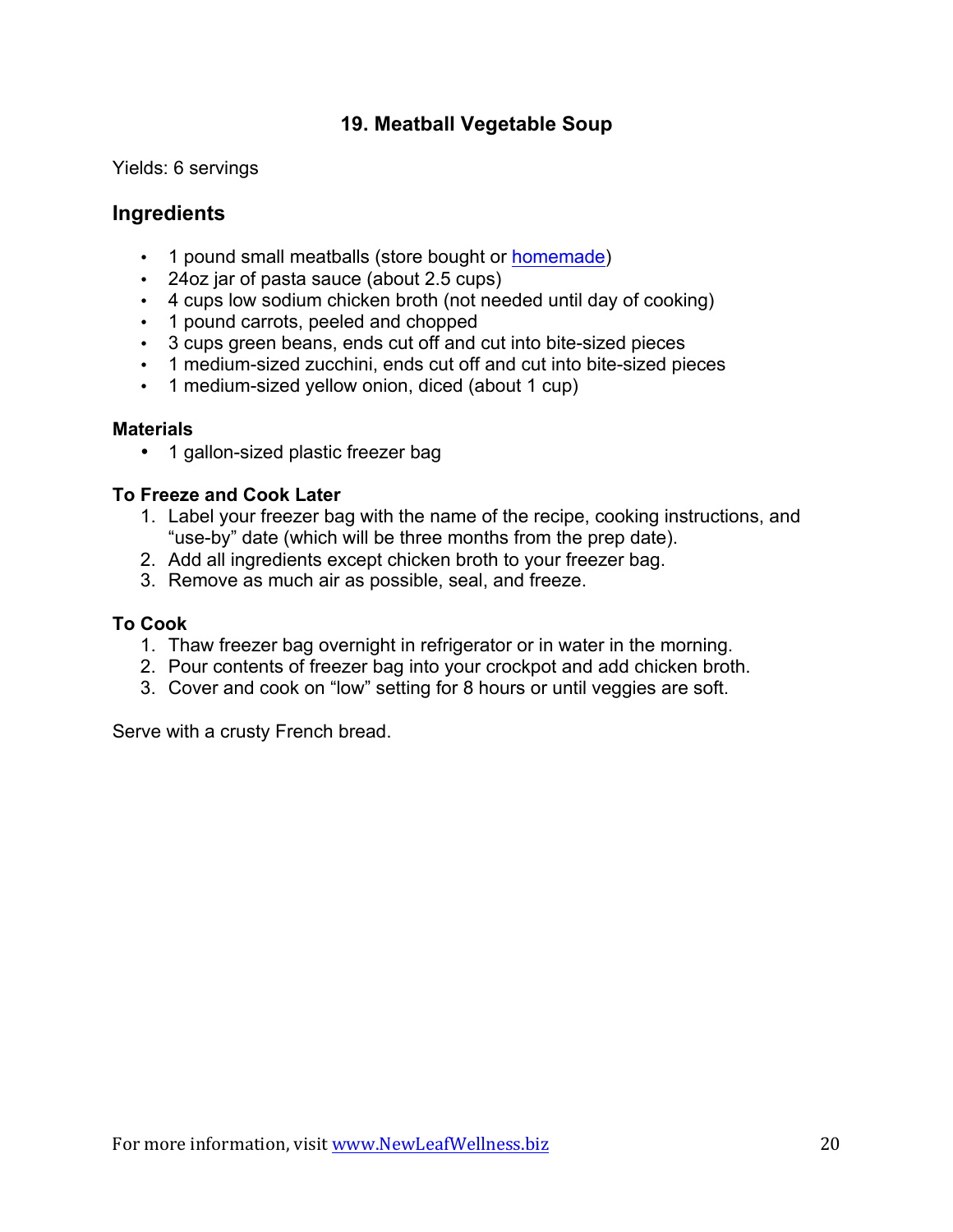# **20. Chicken Soup with Mexican Seasonings**

Yields: 4 servings

### **Ingredients**

- 1 pound carrots, peeled and diced
- 1 small yellow onion, diced (one cup)
- 2 cloves of garlic, minced
- 2 Roma tomatoes, chopped
- 1 cup tomato juice (If you buy a big can/bottle, freeze the extra in ice cubes trays for future soups and chili)
- 1 teaspoon cumin
- 1 teaspoon fennel seeds
- 1 teaspoons chili powder
- 1 teaspoon salt
- Juice from 1 lime (about 1/4 cup)
- 1 pound boneless, skinless chicken breasts
- 4 cups chicken broth (not needed until day of cooking)

### **Materials**

• 1 gallon-sized plastic freezer bag

### **To Freeze and Cook Later**

- 1. Label your freezer bag with the name of the recipe, cooking instructions, and "use-by" date (which will be three months from the prep date).
- 2. Add all ingredients (except chicken broth) to your freezer bag.
- 3. Remove as much air as possible, seal, and freeze.

### **To Cook**

- 1. Thaw freezer bag overnight in refrigerator or in water in the morning.
- 2. Add contents of freezer bag to crockpot with chicken broth.
- 3. Cook on "low" setting for 4 hours in a 6-quart crockpot or 8 hours in a 4-quart crockpot.
- 4. Shred chicken with a fork.

Serve with crusty French bread or garlic bread.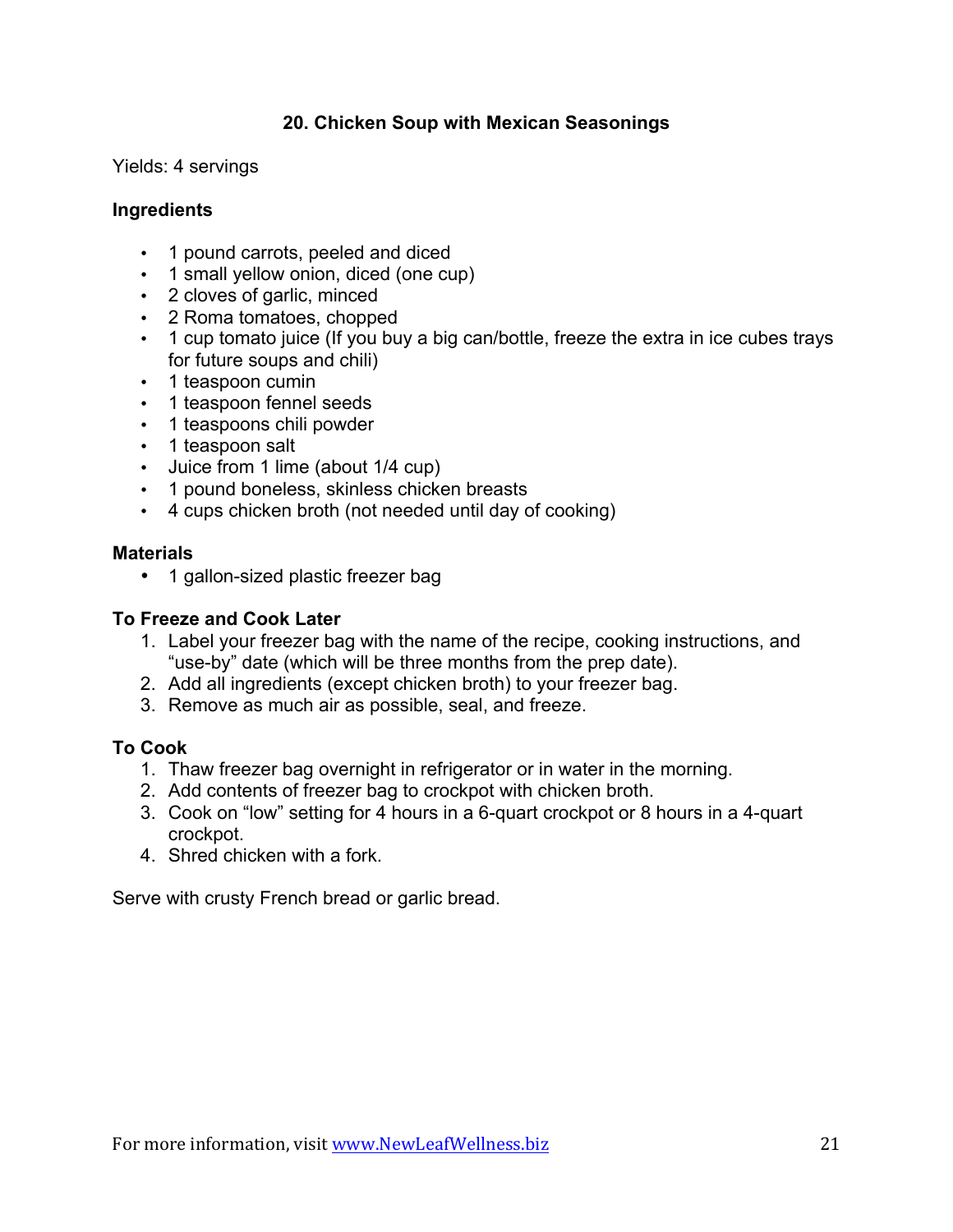# **21. Thai Pineapple Curry**

Yields: 6 serving

### **Ingredients**

- 15oz can of chickpeas, drained and rinsed
- 1 fresh pineapple, cored and chopped into 1-inch pieces
- 1 pound sweet potatoes (2 med or 1 large), peeled and cut into 1-inch pieces
- 1 green bell pepper, sliced into thin strips
- 1 small yellow onion, chopped (about one cup)
- 2 large cloves of garlic, minced
- 13.5oz can of unsweetened coconut milk
- 3 tablespoons curry powder
- 1.5 teaspoons salt
- 1/2 teaspoon crushed red pepper flakes

#### **Materials**

• 1 gallon-sized plastic freezer bag

# **To Freeze and Cook Later**

- 1. Label your freezer bag with the name of the recipe, cooking instructions, and "use-by" date (which will be three months from the prep date).
- 2. Add all ingredients (except chicken broth) to your freezer bag.
- 3. Remove as much air as possible, seal, and freeze.

### **To Cook**

- 1. Thaw freezer bag overnight in refrigerator or in water in the morning.
- 2. Add contents of freezer bag to crockpot.
- 3. Cook for 6-8 hours on "low" setting or until onions and peppers are tender.

Serve with rice.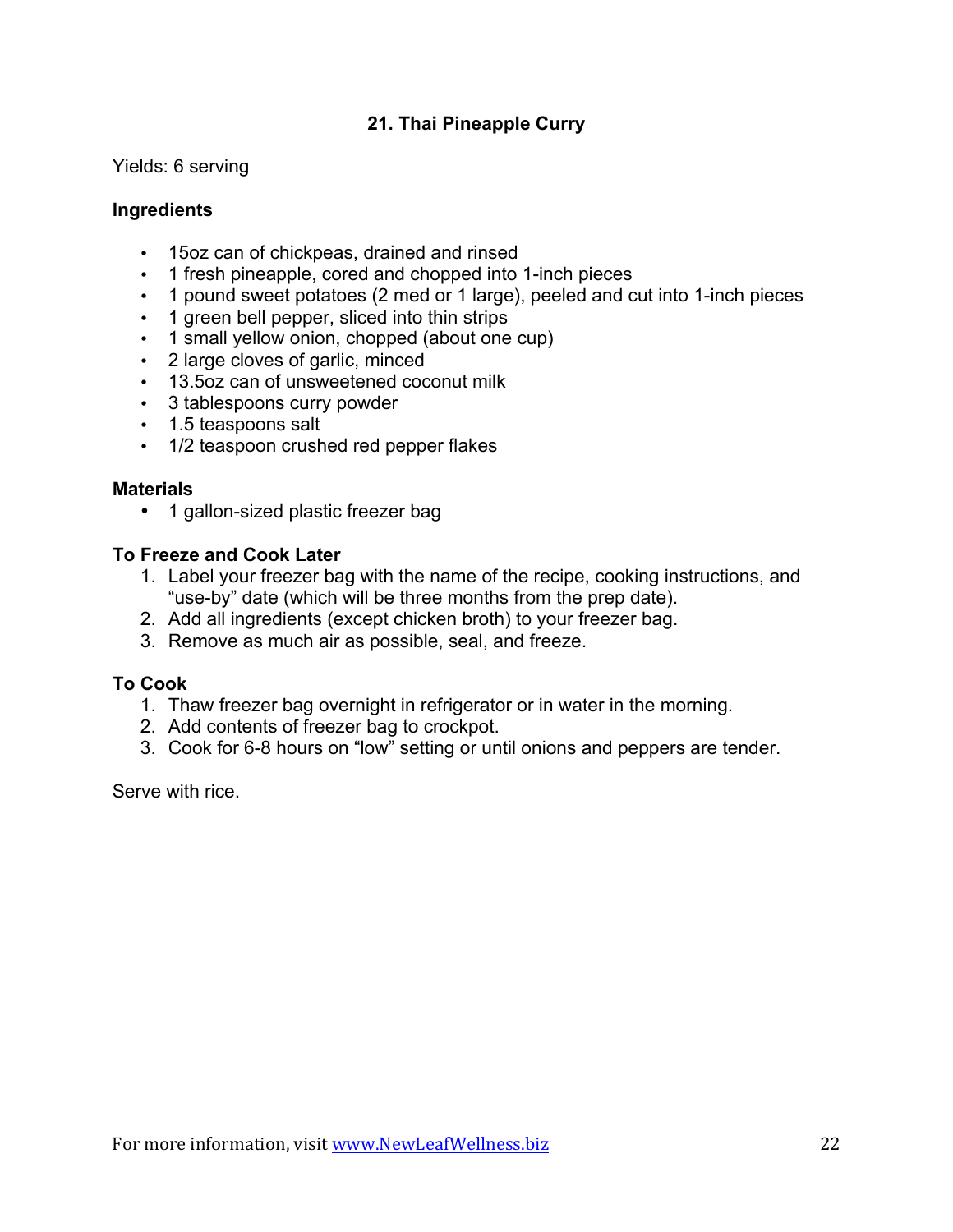# **22. Greens & Beans**

Yields: 6 servings

### **Ingredients**

- 8oz dried cannellini beans, rinsed
- 1 tablespoon extra-virgin olive oil
- 3-5 cloves of garlic, sliced or minced
- 1/2 teaspoon sea salt
- 1/2 teaspoon black pepper
- Pinch of sugar (literally pinch the sugar...it will be just enough to take away any bitterness from the garlic)
- 1 head of escarole, chopped
- 1 hearty handful of kale, chopped
- 32oz chicken broth (4 cups) (you can substitute vegetable broth for a vegetarian version) (not needed until day of cooking)

#### **Materials**

• 1 gallon-sized plastic freezer bag

### **To Freeze and Cook Later**

- 1. Label your freezer bag with the name of the recipe, cooking instructions, and "use-by" date.
- 2. Add all ingredients to your freezer bag except broth and water.
- 3. Remove as much air as possible, seal, and freeze.

### **To Cook**

- 1. Thaw freezer bag overnight in refrigerator or in water in the morning.
- 2. Pour contents of freezer bag into your crockpot and add broth.
- 3. Cook on "low" setting for 8 hours or until beans are tender.

Top with parmesan cheese and serve with a loaf of crusty bread.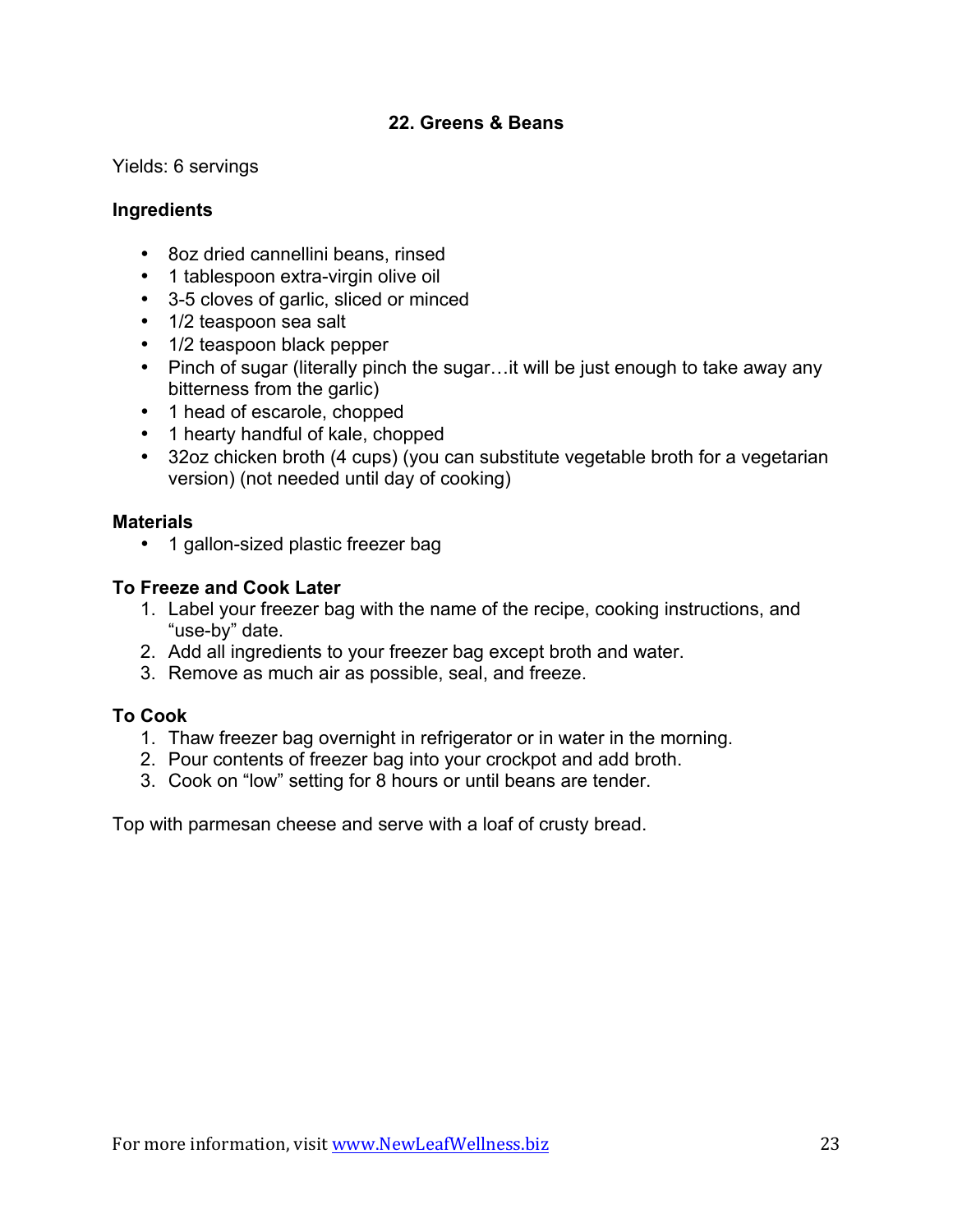# **23. Mexican Stuffed Peppers**

Yields: 6 servings

### **Ingredients**

- 6 red bell peppers
- 15oz can black beans, drained and rinsed
- 1 small yellow onion, peeled and diced (one cup)
- 8oz frozen corn (about 1 2/3 cups)
- the juice and zest of one lime
- 1 tablespoon honey
- 1 tablespoon chili powder
- 2 teaspoons cumin
- 1/2 teaspoon garlic salt
- 1/4 teaspoon crushed red pepper flakes

#### **Materials**

• 1 gallon-sized plastic freezer bag

# **To Freeze and Cook Later**

- 1. Label your freezer bag with the name of the recipe, cooking instructions, and "use-by" date.
- 2. In a large bowl, combine all ingredients except bell peppers.
- 3. Slice off the very tops of the peppers and clean. Dice the tops of the peppers and add to large bowl with black bean mixture. (I don't like to waste anything!)
- 4. Stir bowl and stuff each pepper with about 3/4 cup of filling.
- 5. Add to freezer bag.
- 6. Remove as much air as possible, seal, and freeze.

### **To Cook**

- 1. Thaw freezer bag overnight in refrigerator or in water in the morning.
- 2. Add peppers to crock pot and add lid.
- 3. Cook peppers on "low" setting for 6-8 hours.

Top with shredded pepper jack cheese and your favorite taco toppings, like guacamole and salsa. Serve with rice.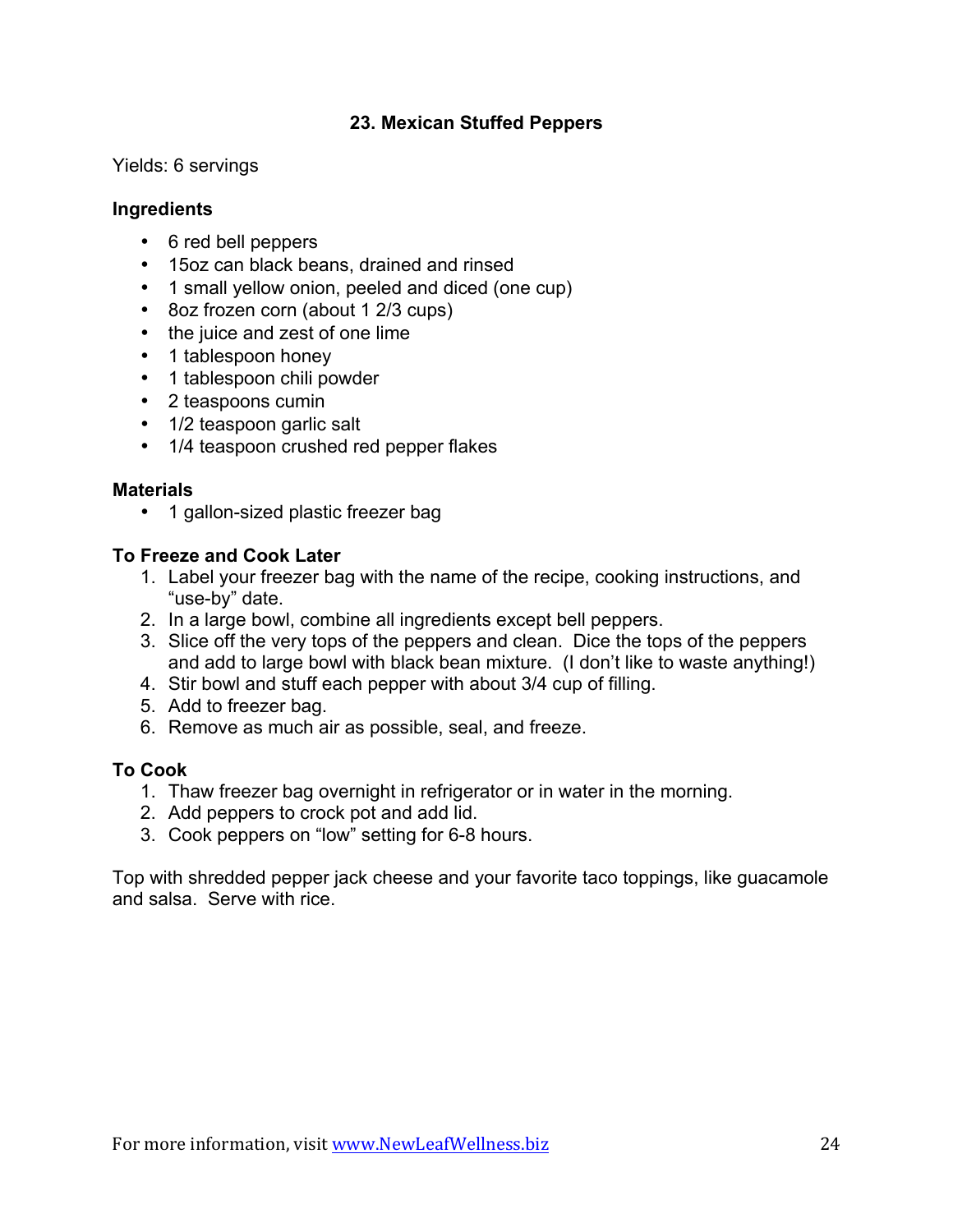# **24. Cilantro Lime Chicken**

### *Recipe adapted from [Pip and Ebby](http://www.pipandebby.com/pip-ebby/2011/11/18/slow-cooker-cilantro-lime-chicken.html)*

Yields: 6 servings

#### **Ingredients**

- 24-oz. jar medium salsa
- Juice from one lime
- 1/4 cup fresh cilantro, chopped
- 1.25-oz. package taco seasoning
- jalapeños peppers, finely chopped (optional)
- 2 pounds boneless, skinless chicken breasts

### **Materials**

• 1 gallon-sized plastic freezer bag

### **To Freeze and Cook Later**

- 1. Label your freezer bag with the name of the recipe, cooking instructions, and "use-by" date (which will be three months from the prep date).
- 2. Add all ingredients to your freezer bag.
- 3. Remove as much air as possible, seal, and freeze.

### **To Cook**

- 1. Thaw freezer bag overnight in refrigerator or in water in the morning.
- 2. Pour contents of freezer bag into your crockpot.
- 3. Cover and cook on "low" for 6 hours.

Serve the chicken with the salsa mixture spooned over the top. If you're feeling crazy, throw a dollop of sour cream on top with some crushed tortilla chips.

This is also delicious as a taco filling or in a taco salad.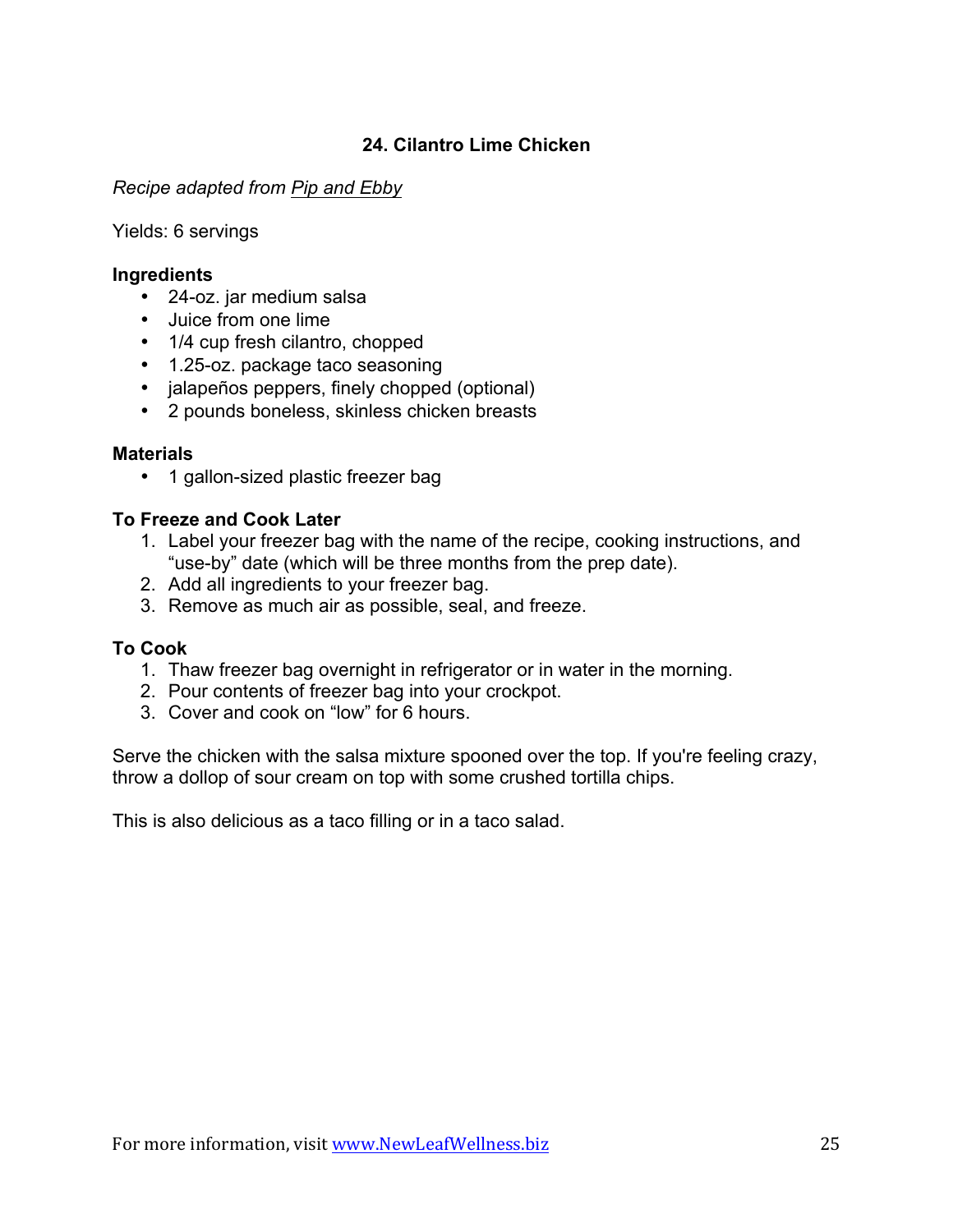# **25. Italian Pork Sandwiches**

Yields: 12 sandwiches

# **Ingredients**

- 2.5lb boneless pork loin
- 1 tsp ground black pepper
- 1 tsp onion powder
- 1 tsp red pepper flakes
- 1 tsp garlic powder
- 16 oz jar of banana peppers, undrained
- 1 Italian salad dressing seasoning packet (I used Good Seasons)

# **Materials**

• 1 gallon-sized plastic freezer bag

# **To Freeze and Cook Later**

- 1. Label your freezer bag with the name of the recipe, cooking instructions, and "use-by" date (which will be three months from the prep date).
- 2. Add all ingredients to your freezer bag.
- 3. Remove as much air as possible, seal, and freeze.

# **To Cook**

- 1. Thaw freezer bag overnight in refrigerator or in water in the morning.
- 2. Pour contents of freezer bag into your crockpot.
- 3. Cover and cook on "low" for 6-8 hours.

Serve on fresh Italian rolls with provolone cheese and additional banana peppers and roasted red peppers.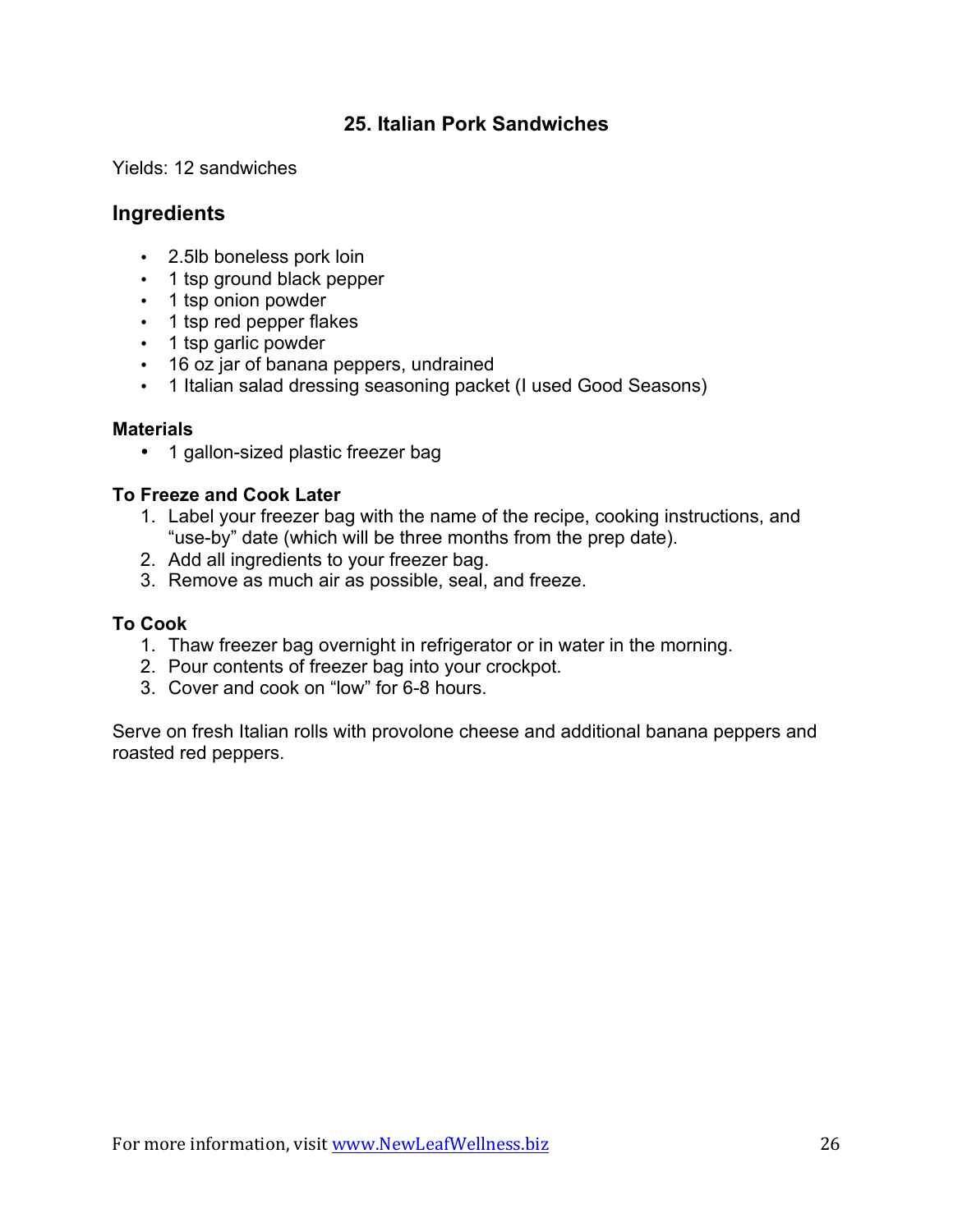# **26. Cabbage Casserole**

Yields 6-8 servings

### **Ingredients**

- 1 pound of ground beef
- 2 medium onions, diced
- 1 medium head of cabbage, chopped
- 2 medium carrots, peeled and thinly sliced
- 1/2 teaspoon salt
- 1/4 teaspoon pepper
- cooking spray (not needed until day of cooking)
- 3/4 cup brown rice (uncooked, not needed until day of cooking)
- 3 cups beef broth (not needed until day of cooking)

#### **Materials**

• 1 gallon-sized plastic freezer bag

### **To Freeze and Cook Later**

- 1. Label your freezer bag with the name of the recipe, cooking instructions, and "use-by" date (which will be three months from the prep date).
- 2. Add all ingredients except brown rice and chicken broth to your freezer bag.
- 3. Remove as much air as possible, seal, and freeze.

### **To Cook**

- 1. Thaw freezer bag overnight in refrigerator or in water in the morning.
- 2. Spray crockpot with cooking spray.
- 3. Place rice in the bottom of the slow cooker.
- 4. Pour contents of freezer bag into your crockpot.
- 5. Pour broth on top.
- 6. Cover and cook on "low" for 6-8 hours.
- 7. Stir before serving.

Serve with soy sauce and applesauce.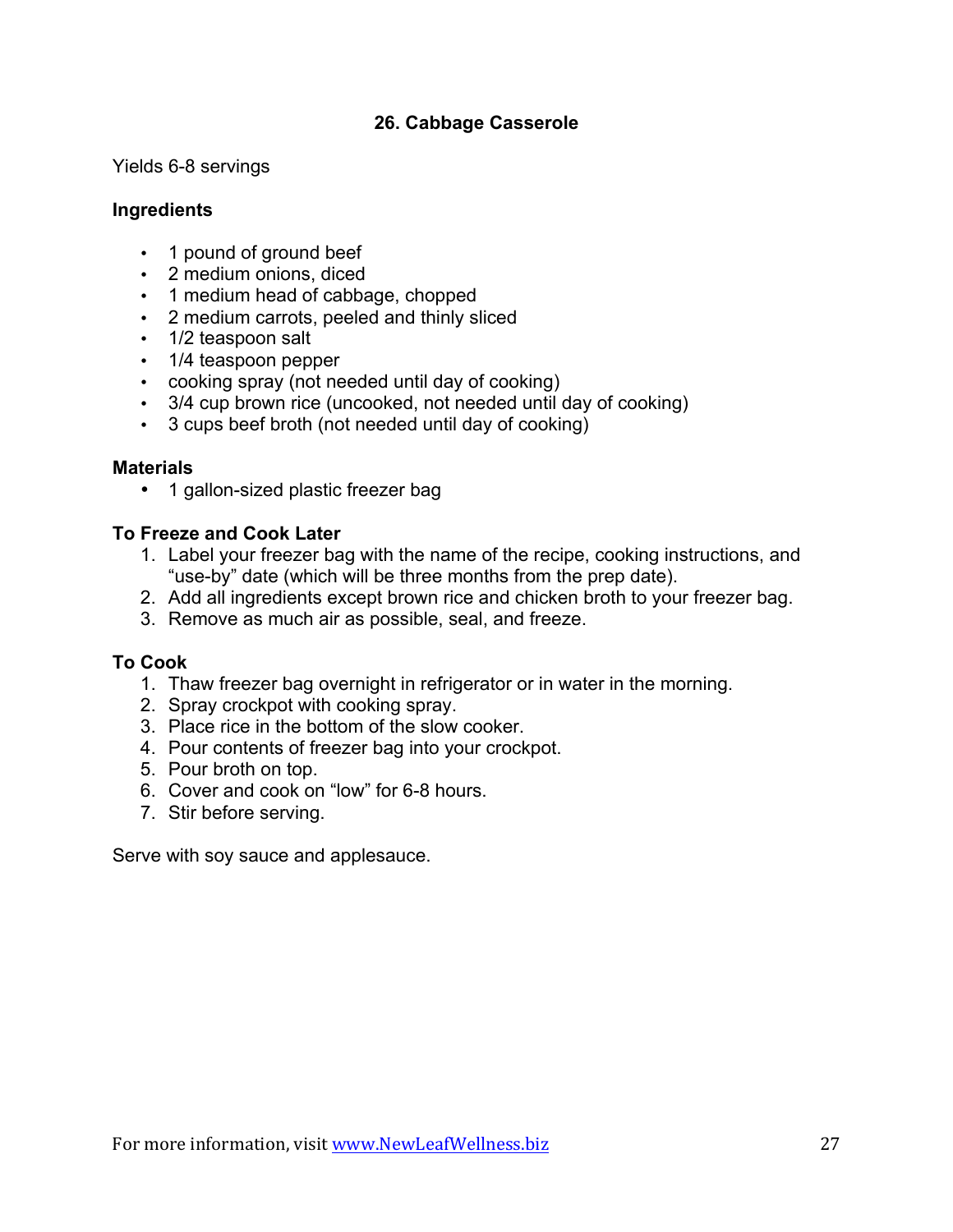# **27. Beef Roast and Carrots**

Yields: 4 servings

# **Ingredients**

- 2-pound boneless beef chuck shoulder roast
- 2 pounds carrots, peeled and chopped into bite-sized pieces
- 3 tablespoons extra virgin olive oil
- 2 tablespoons red wine vinegar
- 1 seasoning packet (We love the McCormick Grill Mates mesquite or chipotle seasonings) OR 3 tablespoons of your favorite homemade seasoning mix such as [homemade taco seasoning](https://newleafwellness.biz/2014/07/31/homemade-taco-seasoning-mix/).

### **Materials**

• 1 gallon-sized plastic freezer bag

# **To Freeze and Cook Later**

- 1. Label your freezer bag with the name of the recipe, cooking instructions, and "use-by" date (which will be three months from the prep date).
- 2. Add all ingredients to your freezer bag.
- 3. Remove as much air as possible, seal, and freeze.

### **To Cook**

- 1. Thaw freezer bag overnight in refrigerator or in water in the morning.
- 2. Pour contents of freezer bag into your crockpot.
- 3. Cover and cook on "low" setting for 8 hours until beef shreds easily with a fork.

Serve with rice or corn muffins.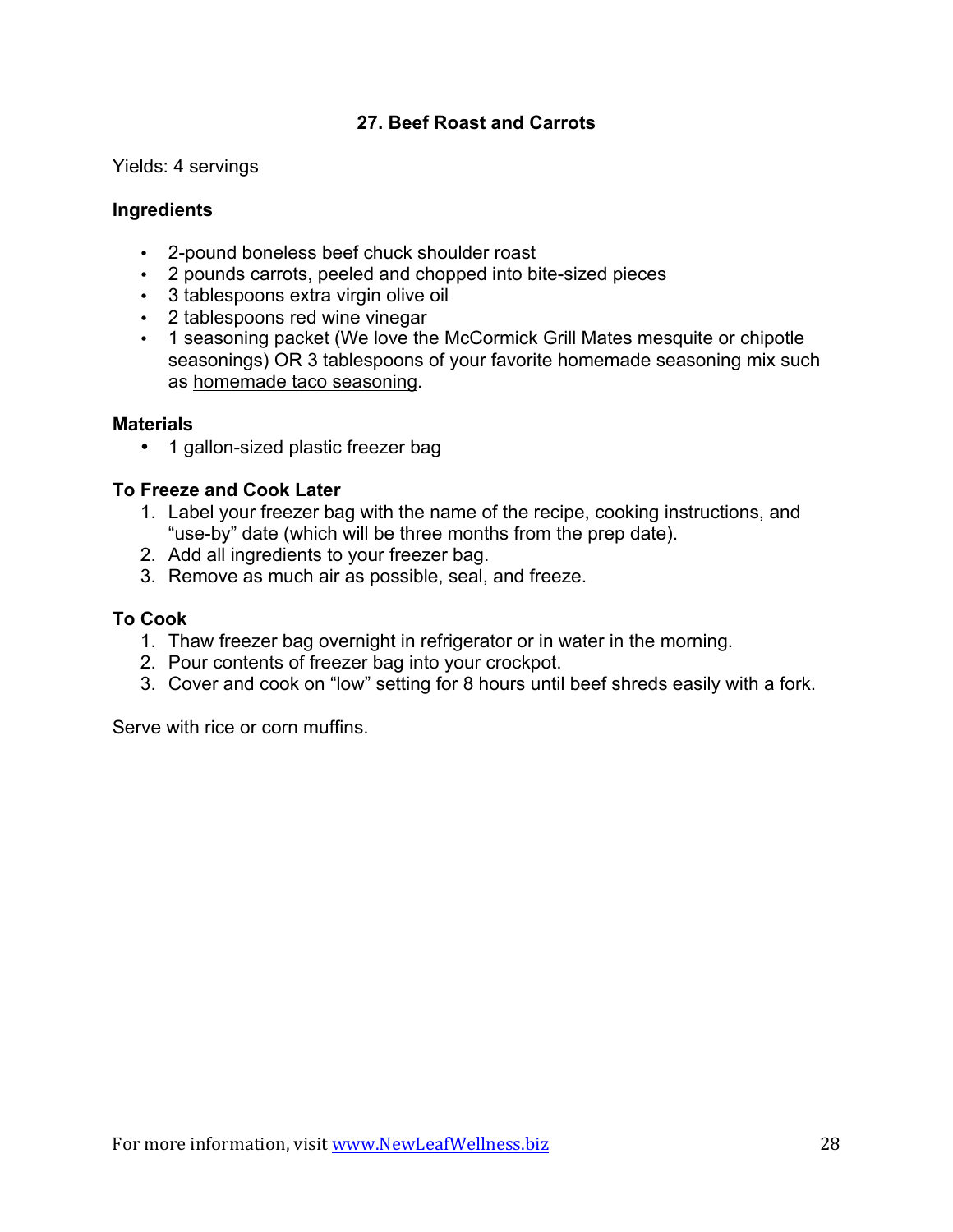# **28. Ginger Peach Chicken**

Yields: 6 servings

### **Ingredients**

- 2 pounds boneless, skinless chicken thighs
- 1 cup peach jam (I use this simple recipe for [slow cooker peach jam](https://newleafwellness.biz/2013/07/23/peach-slow-cooker-jam-recipe/))
- 1 tablespoon low sodium soy sauce
- 1-inch fresh ginger root, peeled and grated
- 3 cloves garlic, peeled and minced

#### **Materials**

• 1 gallon-sized plastic freezer bag

### **To Freeze and Cook Later**

- 1. Label your freezer bag with the name of the recipe, cooking instructions, and "use-by" date.
- 2. Add all ingredients to your freezer bag.
- 3. Remove as much air as possible, seal, and freeze.

# **To Cook**

- 1. Thaw freezer bag overnight in refrigerator or in water in the morning.
- 2. Pour contents of freezer bag into your crockpot.
- 3. Cook on "low" setting for 6 hours or until the chicken shreds easily.
- 4. Shred chicken and return to slow cooker to mix with juice.

Serve with rice and green beans.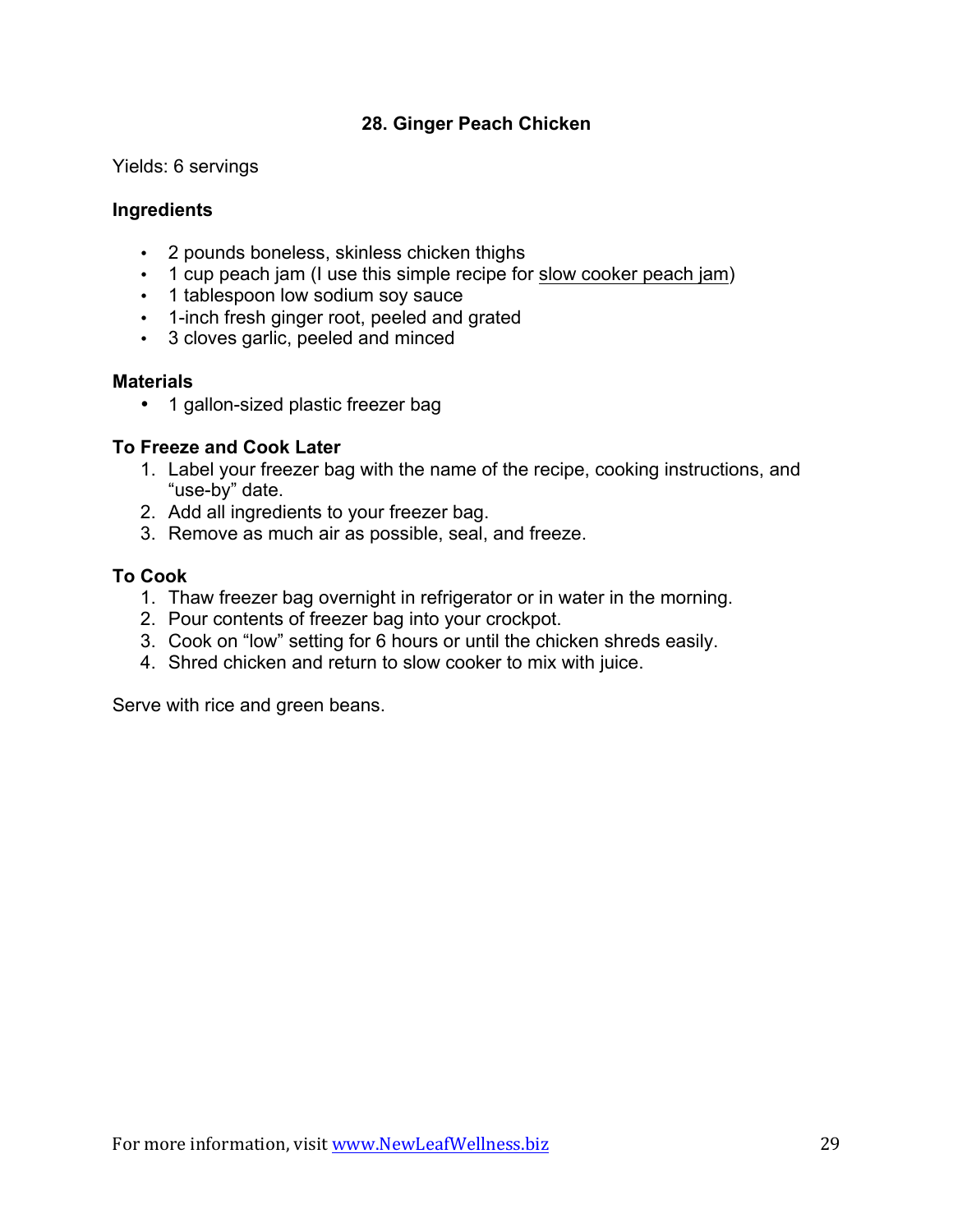# **29. Honey Bourbon Chicken**

### *Recipe adapted from [Once a Month Meals](https://onceamonthmeals.com/recipes/gluten-free-dairy-free-honey-bourbon-chicken-in-the-slow-cooker/)*

#### Yields: 4 servings

### **Ingredients**

- $\cdot$  1  $\frac{1}{2}$  pounds boneless, skinless chicken thighs
- 1/<sub>8</sub> teaspoons salt
- 1/<sub>8</sub> teaspoons black pepper
- $\cdot$   $\frac{1}{2}$  cups diced onion
- 1 cup honey
- ½ cups soy sauce
- 2 tablespoons vegetable oil
- 2 teaspoons minced garlic
- $\frac{1}{4}$  tablespoons red pepper flakes
- 2 tablespoons cornstarch (not needed until day of cooking)
- 1 tablespoon water (not needed until day of cooking)

### **Materials**

• 1 gallon-sized plastic freezer bag

### **To Freeze and Cook Later**

- 1. Label your freezer bag with the name of the recipe, cooking instructions, and "use-by" date.
- 2. Add all ingredients to your freezer bag.
- 3. Remove as much air as possible, seal, and freeze.

### **To Cook**

- 1. Thaw freezer bag overnight in refrigerator or in water in the morning.
- 2. Pour contents of freezer bag into your crockpot.
- 3. Cook on "low" setting for 6-8 hours.
- 4. Remove chicken from slow cooker and cut into strips. Return to crock pot.
- 5. In a bowl, combine cornstarch with water and add to crock pot with the chicken. Stir.
- 6. Cook on high for 10 to 20 minutes.

Serve with quinoa and asparagus.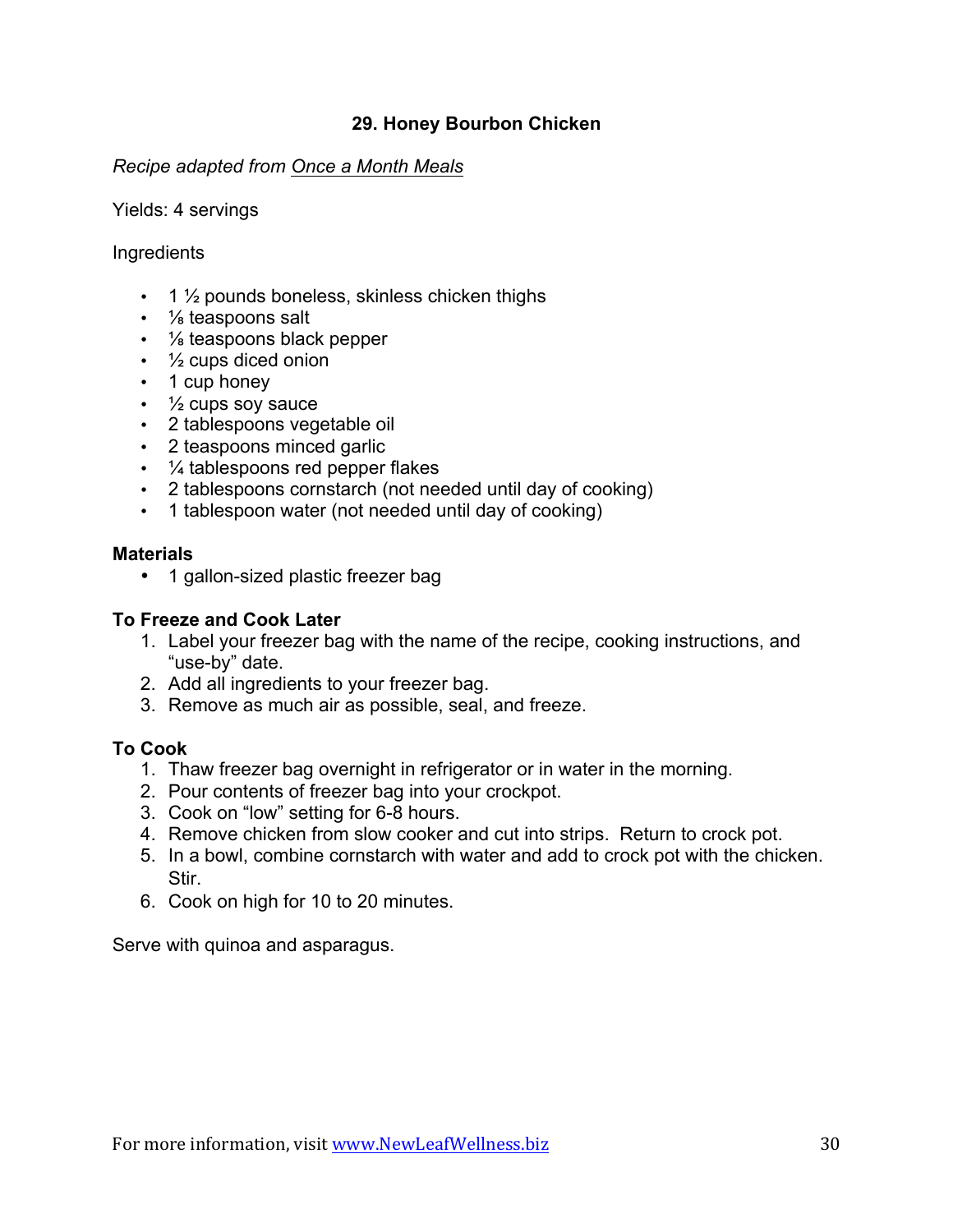# **30. Honey Dijon Pork and Green Beans**

Yields: 3-4 servings

### **Ingredients**

- 1 pound pork sirloins
- 16oz bag of frozen green beans (you can sub fresh)
- 1/4 cup honey
- 2 tablespoons Dijon mustard (or whole grain mustard)
- 2 teaspoons black pepper
- 1/2 teaspoon salt
- 1/2 teaspoon ground thyme
- 1/2 cup water

#### **Materials**

• 1 gallon-sized plastic freezer bag

# **To Freeze and Cook Later**

- 1. Label your freezer bag with the name of the recipe, cooking instructions, and "use-by" date.
- 2. Add all ingredients to your freezer bag.
- 3. Remove as much air as possible, seal, and freeze.

### **To Cook**

- 1. Thaw freezer bag overnight in refrigerator or in water in the morning.
- 2. Pour contents of freezer bag into your crockpot.
- 3. Cook on "low" setting for 6-8 hours or until pork is tender.

Serve with rice.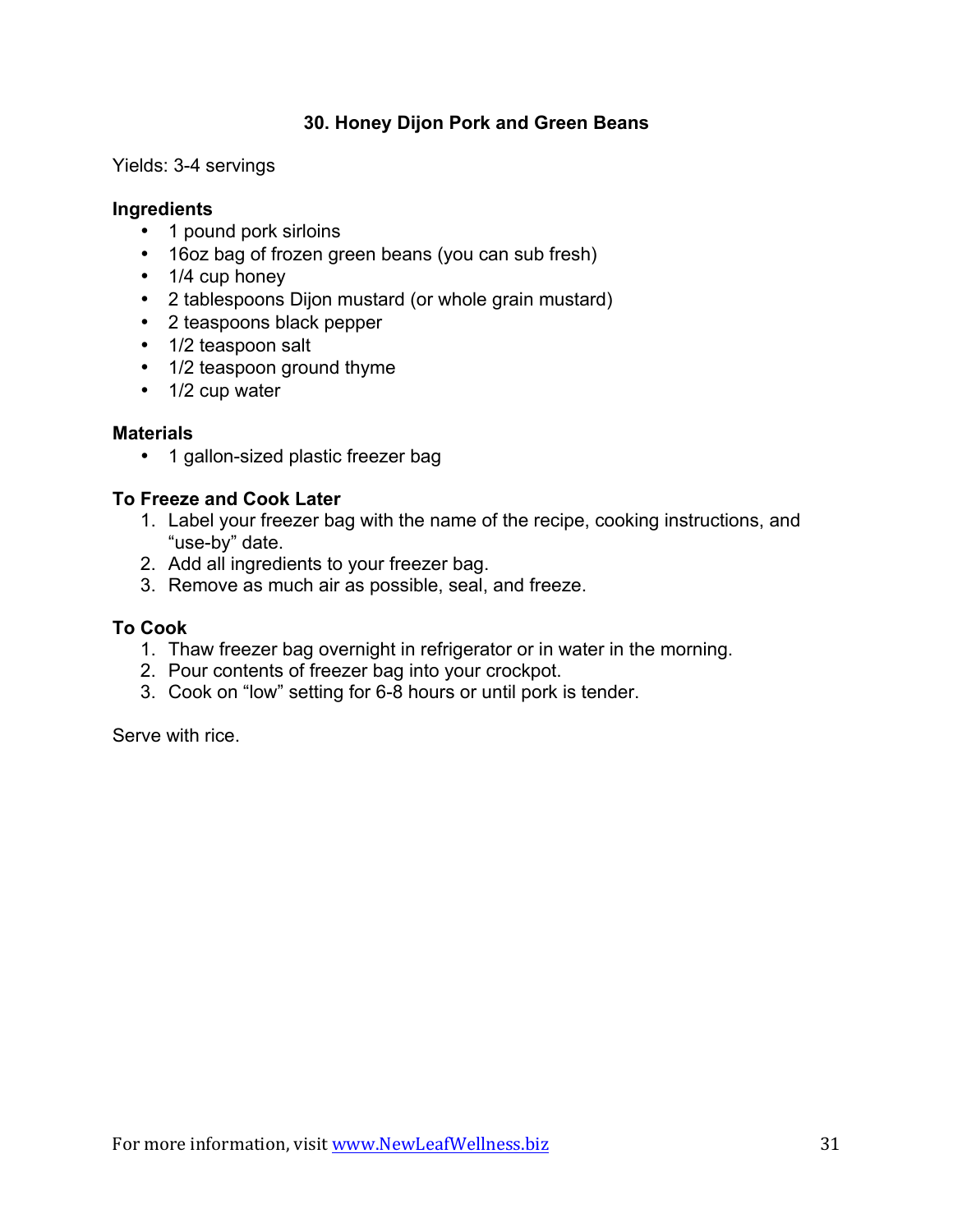# **31. Crockpot Italian Chicken**

Yields: 6 servings

### **Ingredients**

- 1 small onion, diced
- 4oz fresh baby spinach (about 2 handfuls)
- 2 cans of tomato sauce (15oz each)
- 2 cloves of garlic, minced
- 1/4 cup honey
- 2 tablespoons extra virgin olive oil
- 1 tablespoon Italian seasonings
- 1/2 teaspoon salt
- 1/4 teaspoon ground black pepper
- 1/4 teaspoon crushed red pepper flakes
- 2 pounds boneless, skinless chicken breasts

### **Materials**

• 1 gallon-sized plastic freezer bag

### **To Freeze and Cook Later**

- 1. Label your freezer bag with the name of the recipe, cooking instructions, and "use-by" date.
- 2. Add all ingredients to your freezer bag.
- 3. Remove as much air as possible, seal, and freeze.

### **To Cook**

- 1. Thaw freezer bag overnight in refrigerator or in water in the morning.
- 2. Pour contents of freezer bag into your crockpot.
- 3. Cook on "low" setting for 4-6 hours in a 6-quart crockpot or 8 hours in a 4-quart crockpot (or until chicken is cooked through).

Serve with spaghetti and a salad.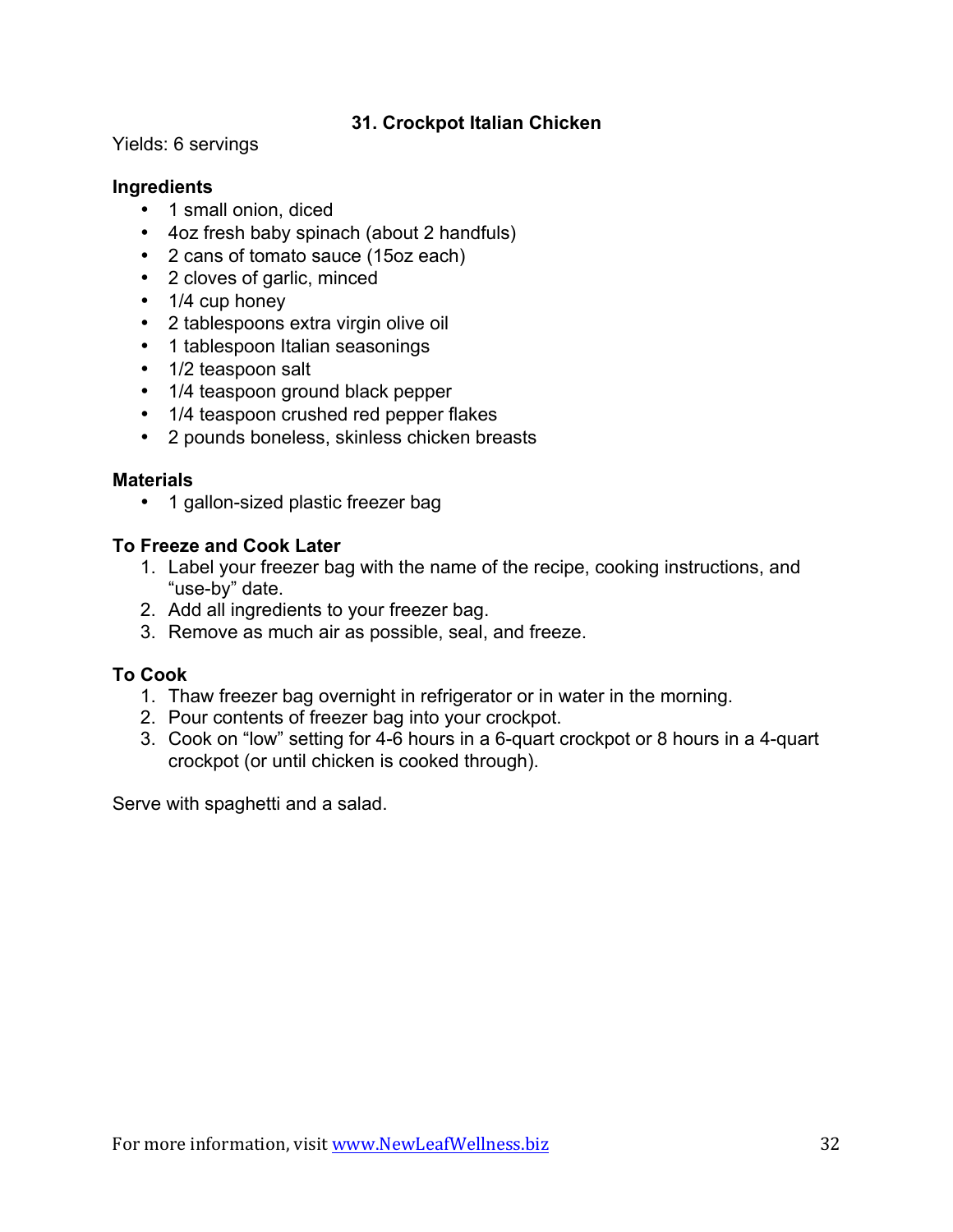# **Grocery List for all 31 Freezer Crockpot Meals**

(The number next to each ingredient corresponds to its recipe number.)

# **Materials**

- cooking spray (26)
- 31 gallon-sized plastic freezer bags

# **Produce**

- 2  $\frac{1}{2}$  pounds sweet potatoes (1, 21)
- 16 ounces baby red potatoes (16)
- 1 bunch  $+$  1 handful of kale  $(1, 22)$
- 1 head of escarole (22)
- 1 medium head of cabbage (26)
- $\cdot$  6  $\frac{1}{2}$  oz fresh baby spinach (about 2 handfuls) (15, 31)
- $\cdot$  1<sup>1</sup>/<sub>2</sub> cups broccoli (17)
- 1/4 cup fresh cilantro (24)
- 1-inch fresh ginger root (28)
- 2 celery ribs (2)
- 16 oz baby carrots (16)
- 8 pounds carrots (2, 5, 6, 13, 19, 20, 26, 27)
- 2 fresh pineapples (8, 21)
- 10oz baby Portobello mushrooms (15)
- 12oz white mushrooms (15)
- 5 cups green beans (16, 19)
- 4 limes (18, 20, 23, 24)
- 1 medium zucchini (19)
- 2 Roma tomatoes (20)
- jalapeños peppers (optional) (24)
- 2 teaspoons minced garlic (29)
- 30-32 garlic cloves (3, 4, 6, 7, 9, 12, 15, 16, 18, 20, 21, 22, 28 31)
- $\bullet$  9 red bell peppers  $(6, 7, 8, 23)$
- 8 green bell peppers (7, 8, 12, 17, 21)
- 2 bell peppers, any color (18)
- 1 large red onion (17)
- 1 sweet onion (8)
- 11 small yellow onions (2, 9, 12, 13, 15, 18, 20, 21, 23, 29, 31
- 3 medium yellow onions (19, 26)
- 2 large onions (7, 14)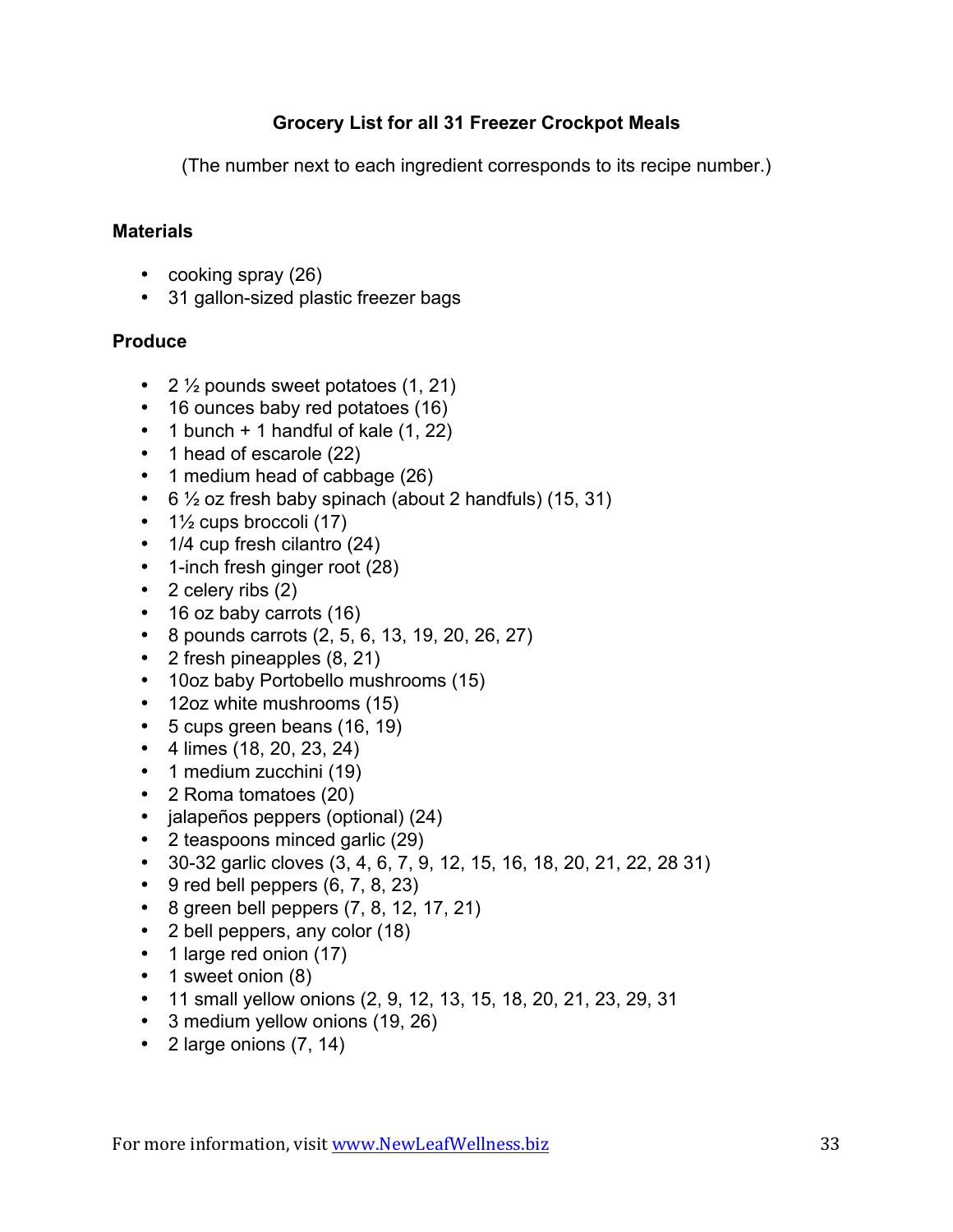# **Meat**

- 11 pounds boneless skinless chicken breast (4, 7, 9, 20, 24, 31)
- 3½ pounds boneless, skinless chicken thighs (28, 29)
- 2 pounds bone-in, skin-on chicken thighs (16)
- 2 pounds of ground chicken (6)
- 1 pound ground spicy sausage (1)
- 1 pound ground sweet or spicy Italian sausage (13)
- 2 pounds pork sirloin (11, 30)
- 2 ½ pound bone-in pork shoulder (sometimes labeled as a "Boston butt" or "pork butt") (10)
- 2  $\frac{1}{2}$  pound boneless pork loin (25)
- 1 pound of ground turkey (3)
- 2 pounds 85% lean ground beef (12, 26)
- 2  $\frac{1}{2}$  pounds stew beef (17)
- 3 pound rump roast (sometimes labeled "bottom round roast" or "eye of round roast") (14)
- Four 2 pound boneless beef chuck shoulder roasts (2, 5, 18, 27)

# **Freezer**

- 3 pounds small meatballs (store bought or homemade) (8, 19)
- 2 cups frozen peas (9)
- 16oz bag of frozen butternut squash (you can sub fresh) (11)
- 16oz bag of frozen green beans (you can sub fresh) (30)
- 16 oz (2 2/3 cup) frozen corn (3, 23)
- 1 box of frozen chopped spinach (13)

### **Cold**

- 8oz heavy cream (1 cup or 1/2 pint) (4)
- 1 stick + 1 tablespoon unsalted butter (5, 15)
- 8oz sour cream (1 cup) (15)

# **Canned**

- 1 cup peach jam (28)
- 28oz can tomato sauce (3)
- Five 15oz cans tomato sauce (4, 9, 31)
- Three 24oz jars pasta sauce (12, 13, 19)
- 6oz can tomato paste (9)
- 14.5oz can petite diced tomatoes (3)
- 8oz jar hot pepper jelly (11)
- Three 15oz cans black beans (3, 23)
- 15oz can cannellini beans (13)
- 15oz can chickpeas (21)
- 16oz jar of banana peppers (25)
- 4-6 pepperoncini peppers (5)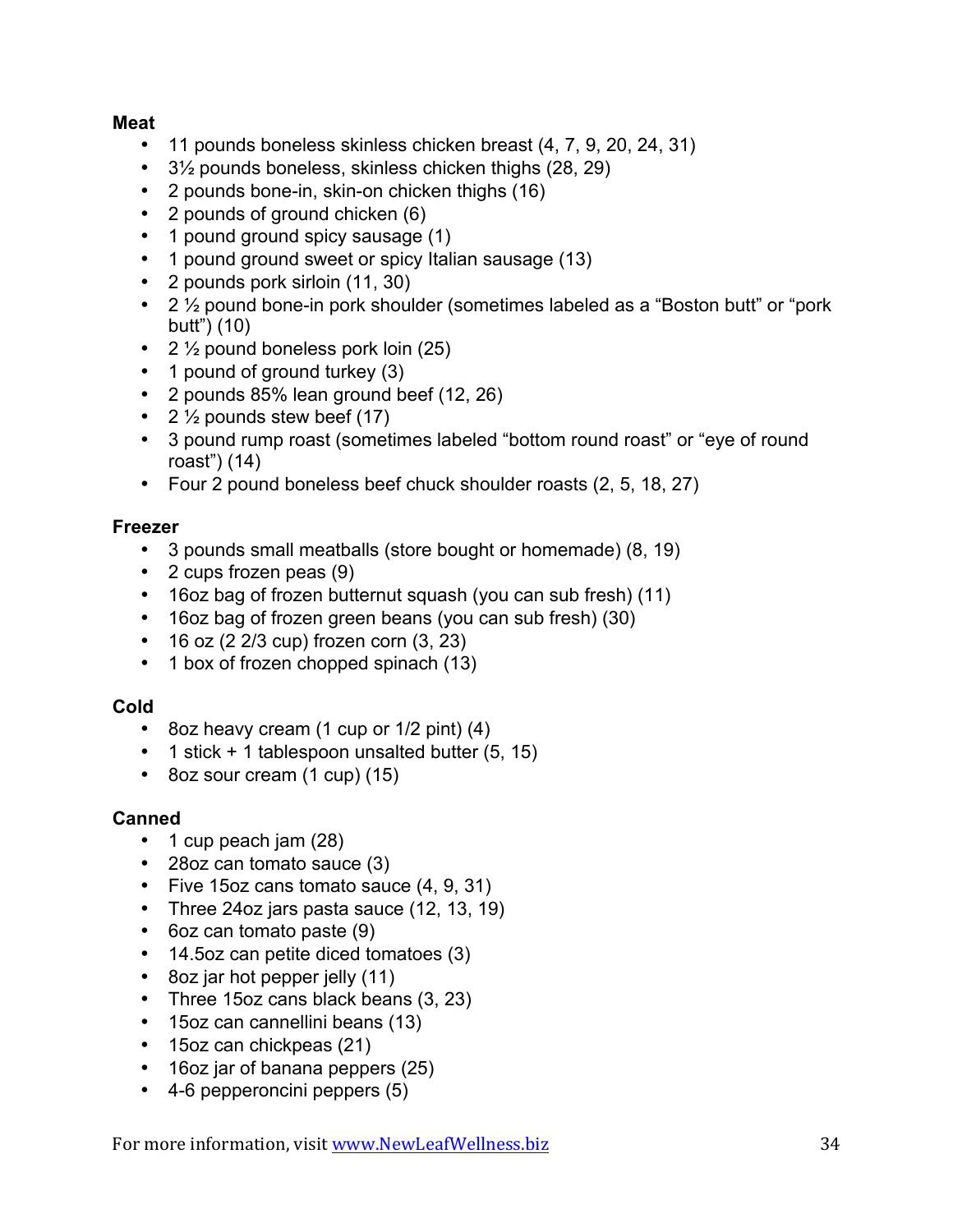- $1\frac{1}{2}$  cups chicken broth  $(7, 15)$
- Two 13.5oz cans of unsweetened coconut milk (9, 21)
- 15oz can whole berry cranberry sauce (10)
- 20oz can of pineapple chunks (17)
- 1 cup tomato juice (20)
- 24oz jar medium salsa (24)

### **Dried**

- 8oz dried cannellini beans (22)
- $\cdot$   $\frac{1}{2}$  cup uncooked medium barley (not quick cooking) (2)

### **Baking**

- $2\frac{1}{4}$  cup + 8 tablespoons honey (4, 6, 9, , 18, 23, 29)
- 3 tablespoons cornstarch (7)

### **Oils and Vinegars**

- 8 tablespoons extra-virgin olive oil (22, 27, 29, 31)
- 2 tablespoons red wine vinegar (27)

### **Miscellaneous**

- $1\frac{1}{4}$  cup + 2 tablespoons + 1 teaspoon low sodium soy sauce (5, 6, 11, 28, 29)
- 1 tablespoon soy sauce 11
- $\frac{1}{2}$  cup + 2 tablespoons ketchup (6, 15, 16)
- 1 teaspoon Worcestershire sauce (15)
- 18oz bottle of BBQ sauce (8)
- $\cdot$   $\frac{3}{4}$  cups teriyaki sauce (17)
- 2 tablespoons Dijon mustard (or whole grain mustard) (30)

### **Spices**

- $7\frac{1}{4}$  teaspoons + 1/8 teaspoon black pepper (1, 2 5, 7, 15, 16, 22, 25, 26, 29, 30, 31)
- 5  $\frac{1}{4}$  teaspoon crushed red pepper (3, 4, 6, 9, 16, 18, 21, 23, 25, 29, 31)
- $\bullet$  1 tablespoon + 4 teaspoons paprika  $(1, 3, 15, 18)$
- 1 1/2 teaspoons fennel seeds 1
- 1/2 teaspoon ground thyme (30)
- $3\frac{1}{2}$  teaspoon onion powder  $(1, 4, 5, 25)$
- $3\frac{1}{4}$  teaspoon + 1 tablespoon garlic powder (1, 5, 14, 25)
- 2 teaspoons dried thyme (2)
- 1  $\frac{1}{2}$  teaspoon dried rosemary (2, 14)
- $\cdot$  1 bay leaf (2)
- 7 teaspoons +  $1/8$  teaspoon salt  $(2, 4, 5, 9, 20, 21, 22, 26, 29, 30, 31)$
- 1/2 teaspoon garlic salt (23)
- $\bullet$  7 teaspoons cumin  $(3, 18, 20, 23)$
- 1  $\frac{1}{2}$  teaspoon ground oregano (3)

For more information, visit www.NewLeafWellness.biz 35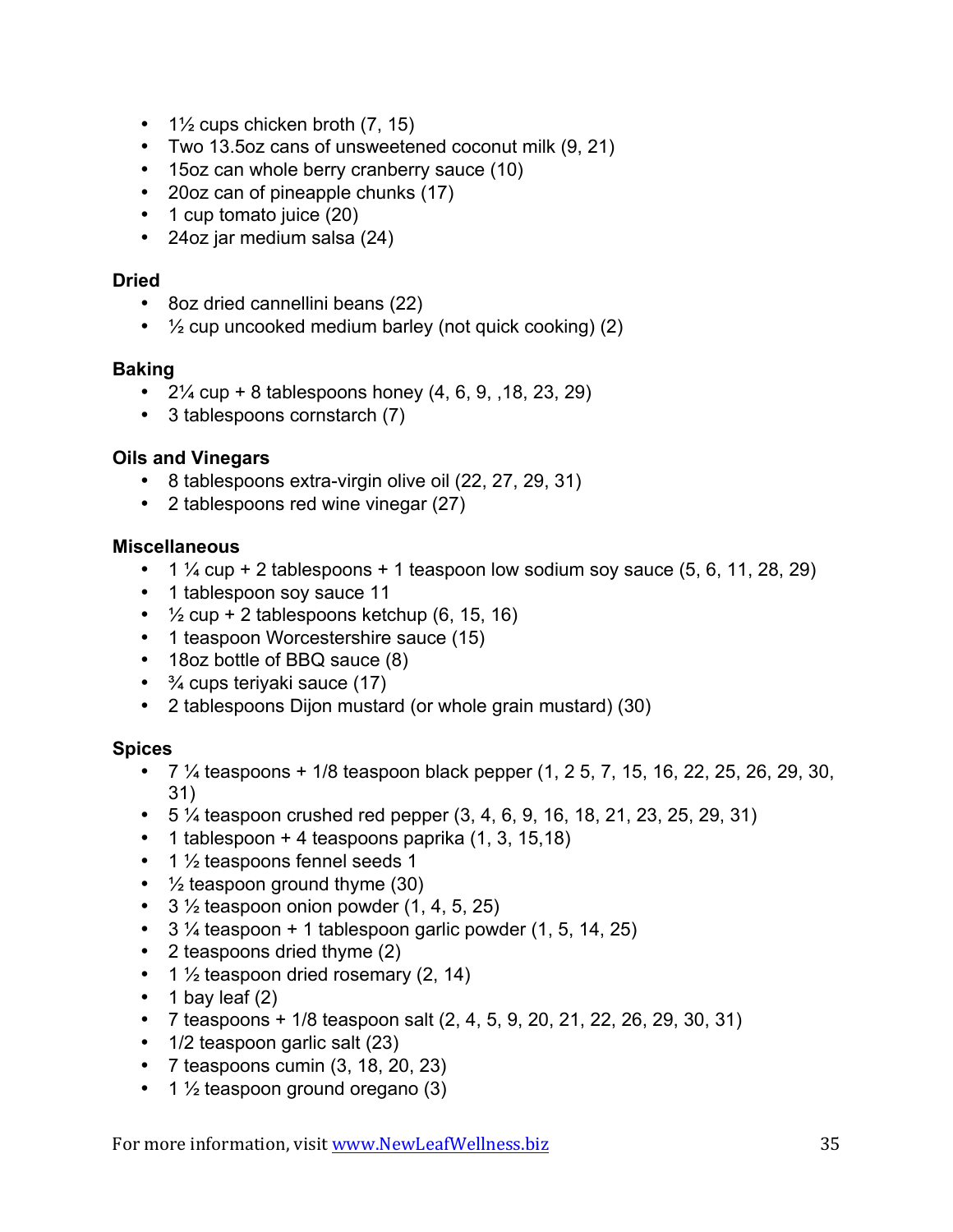- 7 tablespoons curry powder (4, 9, 21)
- 1 tablespoon dried parsley (5)
- 3 tablespoons + 1 teaspoon chili powder (3, 18, 20, 23)
- 1tsp dried onion flakes (5)
- $\cdot$   $\frac{3}{4}$  tsp dill (5)
- 1 tablespoon dried buttermilk (5)
- 3 teaspoons powdered beef broth base (or 2 beef bouillon cubes) (14)
- 4 teaspoons beef bouillon granules (5)
- 1/4 cup dried minced onion (10)
- 1 teaspoon dried basil (16)
- $\cdot$  1  $\frac{1}{2}$  teaspoon oregano (14, 16)
- 1 teaspoon fennel seeds (20)
- 1 teaspoon ground ginger (17)
- Pinch of sugar (22)
- 1 Italian salad dressing seasoning packet (I used Good Seasons) (25)
- 2 teaspoons Montreal Steak Seasoning (or other grill seasoning blend) (14)
- 1.25-oz. package taco seasoning (24)
- 1 seasoning packet (We love the McCormick Grill Mates mesquite or chipotle seasonings) OR 3 tablespoons of your favorite homemade seasoning mix such as homemade taco seasoning (27)
- 1 tablespoon Italian seasonings (31)

# **Not Needed Until Day of Cooking**

- 1 cup heavy cream (or half and half) (1)
- 24 cups (192oz) chicken broth (1, 13, 19, 20, 22)
- 15 cups (120oz) beef broth (2, 14, 26)
- 1 cup uncooked pasta (13)
- 8oz cream cheese (15)
- tablespoons sesame seeds (17)
- 2 tablespoons cornstarch (29)
- 3/4 cup uncooked brown rice (26)
- Suggested side dishes
	- 1. Zuppa Toscana with Sweet Potatoes fresh bread
	- 2. Beef Barley Stew fresh bread
	- 3. Turkey Black Bean Chili shredded cheese and chips
	- 4. Chicken Tikka Masala naan or rice
	- 5. Mississippi Pot Roast rice or corn muffins
	- 6. Asian Chicken Lettuce Wraps iceberg or Boston Bibb lettuce
	- 7. Chicken Philly Cheesesteaks rolls, provolone cheese, sweet potato fries
	- 8. Sweet and Sour BBQ Meatballs rice and salad
	- 9. Chicken Curry rice
	- 10.Cranberry Pork Roast green beans and stuffing
	- 11.Hot Pepper Pork and Butternut Squash rice
	- 12.Stuffed Peppers rice

For more information, visit www.NewLeafWellness.biz 36